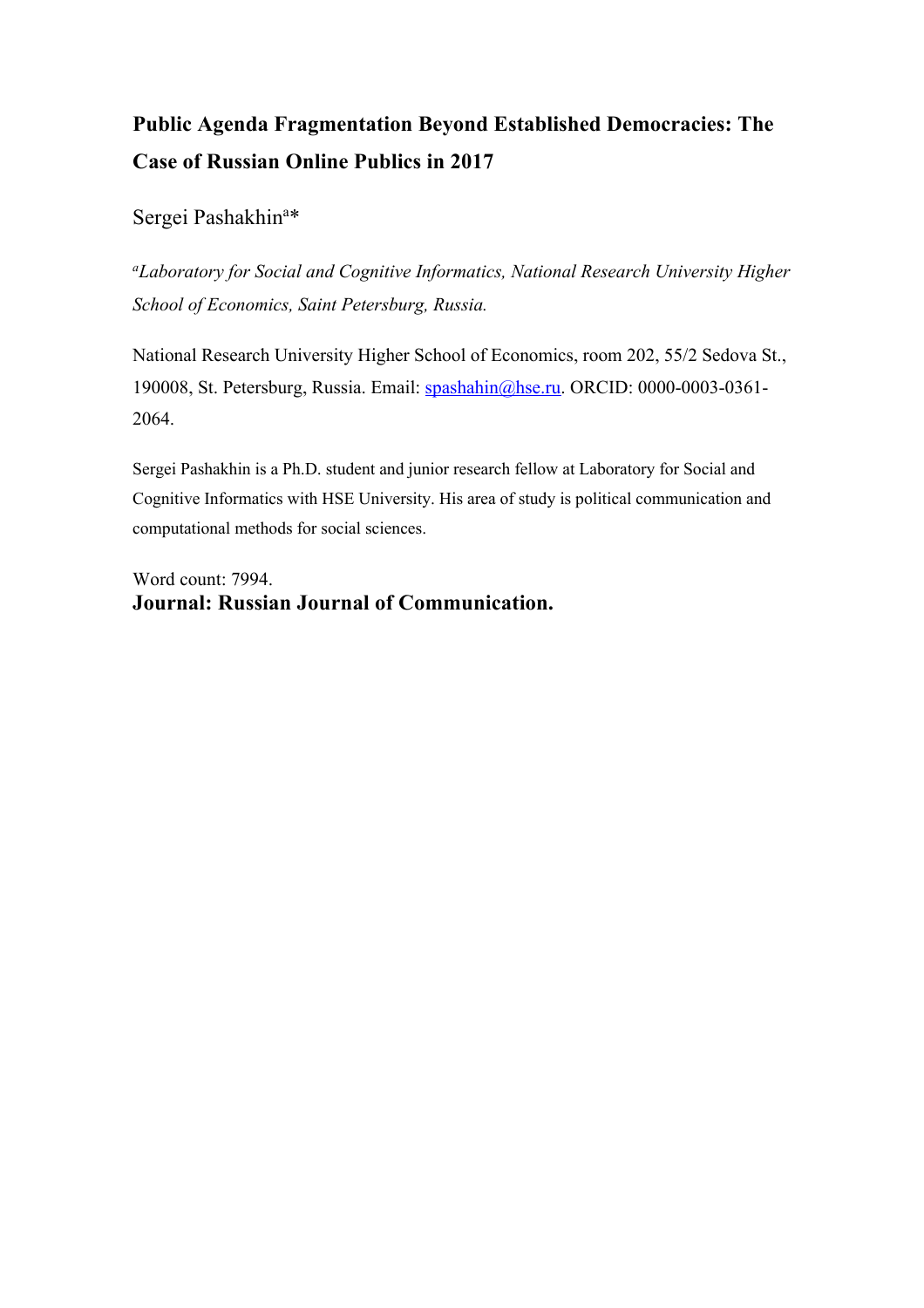# **Public Agenda Fragmentation Beyond Established Democracies: The Case of Russian Online Publics in 2017**

New media introduce mechanics in the news consumption and deliberation of public agenda capable of disrupting the democratic process's normative assumptions (echo chambers, filter bubbles). However, most research has been concerned with cases from Western Europe and the US. In this paper, we examine the fragmentation of the Russian public sphere online. We build on previous works with evidence on networked connections between segments of the online public sphere. We collected news items  $(N=210,197)$  and metadata of 12 news outlets with offline and online reach posted on the largest Russianlanguage platform during one year (2017). Following a computational approach based on topic modeling and qualitative reading, we match the network segments with their news agendas. Although we do not find evidence of fragmentation, we find divergencies in their agendas. We discuss these findings and their contribution to the discussion of fragmentation of publics and agendas in the digital environment.

Keywords: public sphere; social media; agendas; Russian media system; fragmentation

#### **Introduction**

Liberal models of the public sphere are based on the assumption that a 'healthy' public sphere has a common core of issues defining the most critical problems for the state's attention (Moeller et al., 2016). In the absence of the common core, when segments of the public sphere cannot agree on the significance of a problem, let alone its existence, the democratic character of the political process is undermined (Ferree et al., 2002; Marcinkowski, 2008).

Current peculiarities of news consumption are linked to the growing penetration of the Internet into daily life. The popularity of television, radio, and print media as primary news sources is beginning to yield to online social networks (OSNs) (Papathanassopoulos et al., 2013; Shearer, 2018). Simultaneously, groups of people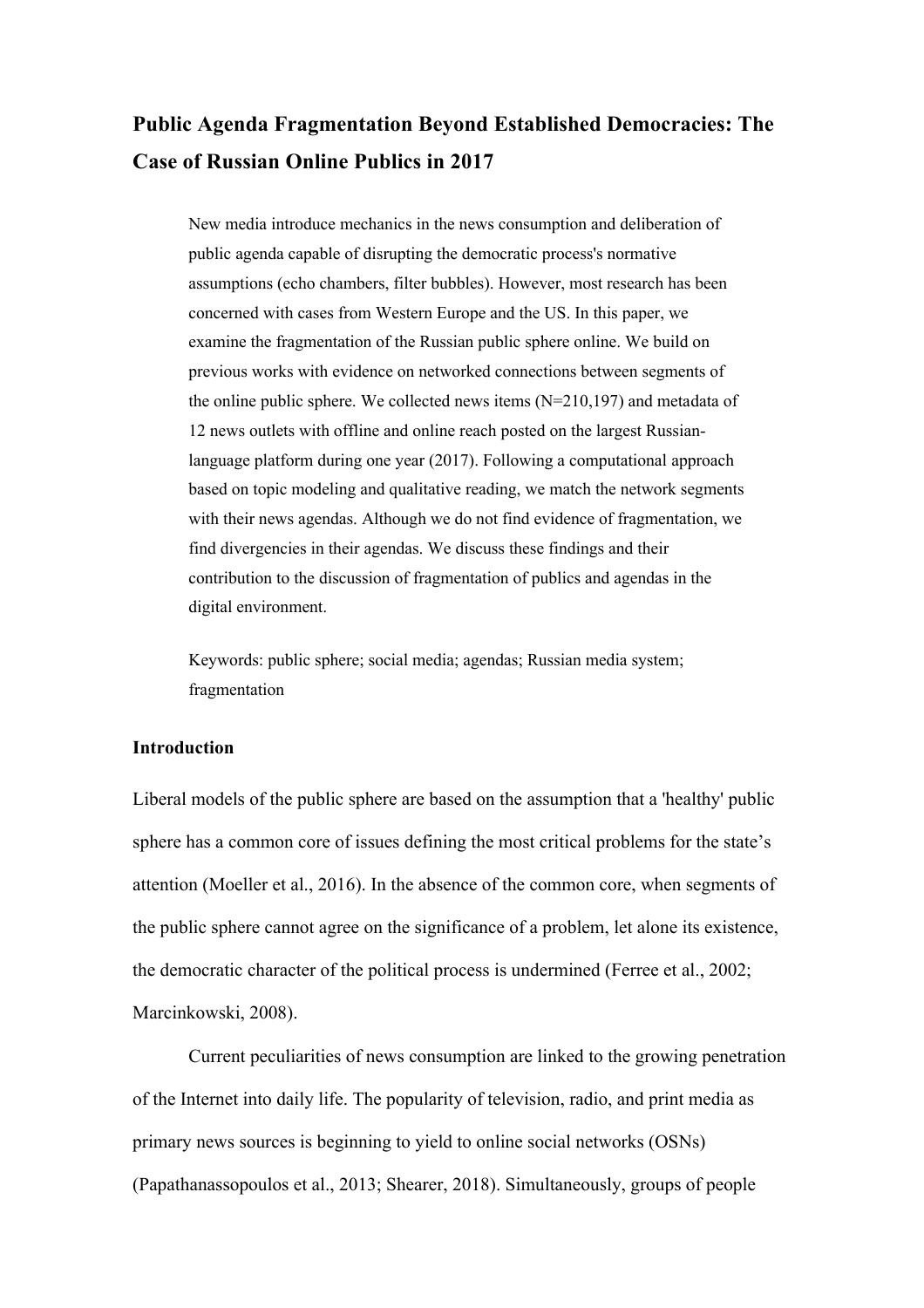(often young) consume media content exclusively on the Internet (Boulianne, 2018, 2019). Studies of news consumption suggest the emergence of qualitatively new conditions that cast doubt on the validity of theories developed in the era before the Internet (Bennett & Iyengar, 2008, 2010). The new environment presents a high choice of news sources and content selection matching to personal preferences. Research also explicates mechanisms that can violate the prescriptions of the normative models and may impact the 'health' of a democracy (Adamic & Glance, 2005; Barberá et al., 2015; Pariser, 2014; Sunstein, 2009).

Such studies show that these mechanisms are rooted in two problems: the design or infrastructure of OSNs and the propensity of individuals to connect by the principle of homophily (Barberá et al., 2015; Colleoni et al., 2014). The former creates conditions for so-called 'filter bubbles.' The latter creates so-called 'echo chambers.' Echo chambers are such structures in social networks on OSNs when users have a small chance to be exposed to challenging their beliefs and knowledge information or opinions. Filter bubbles, unlike echo chambers, can occur due to peculiarities of filtering algorithms, which use data reflecting user preferences to suggest new content, users and pages for subscribing. The result of these mechanisms is fragmentation of audiences, agendas, and, consequently, the public sphere (Davis, 2005; Minh Pham et al., 2020; Sunstein, 2009).

The public sphere theory and studies of fragmentation processes are mainly based on Western European countries and the US. Simultaneously, most studies were conducted only on the two most popular platforms in these countries – Facebook and Twitter (Rains & Brunner, 2015; Stoycheff et al., 2017; van Osch & Coursaris, 2014). So far, fragmentation in countries with less democratic regimes and different – from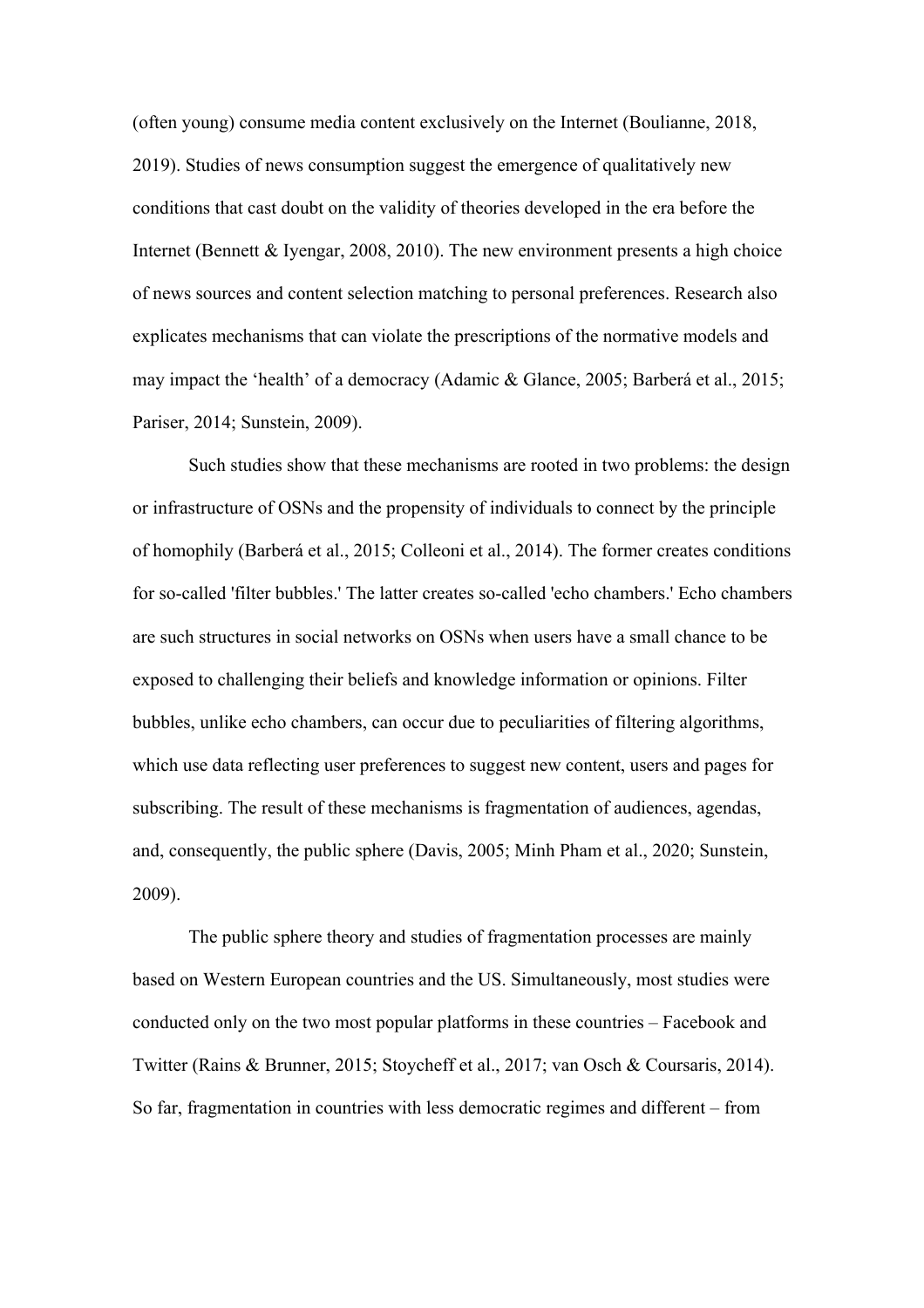Western countries – media systems remains poorly understood (Stoycheff et al., 2017; van Osch & Coursaris, 2014).

In this paper, we investigate the nature of the existing fragmentation of the Russian public sphere. We rely on the results of the analysis of behavioral data on news preferences of users of the largest Russian-speaking OSN VKontakte (Dokuka et al., 2018). Following Dokuka and colleagues, we show the presence of sets of clusters among the leading news channels identified based on user activities shared by some of these channels. Then we match them with the content of news items published by channels comprising these clusters. We show that agenda fragmentation and fragmentation by the nature of the criticism addressed to the government or its actions are to some extent pronounced, but they are strongly linked through their audience.

The presented research contributes to the discussion of fragmentation of the public sphere in conditions of the increasing prevalence of digital media diets. In other words, we contribute to the discussion of the impact of OSNs on the fragmentation of the public sphere, demonstrating in the Russian case the aspects of associations between public sphere participants and news sources.

The Russian case is of interest for the research because of its atypical properties of the political regime and media system. Unlike most studies examining liberaldemocratic regimes, the Russian regime is characterized not as democratic but rather as 'hybrid' or authoritarian (Freedom House, 2020; Gelʹman, 2015; Hale, 2010; OpenNet Initiative, 2010; Reporters without borders, 2020). With this in mind, following the logic of the liberal conception of the public sphere as most studies on fragmentation, one would expect that the Russian online public sphere would also display undemocratic traits that may manifest in its fragmented nature. As a consensus on the degree of coherence of the public sphere necessary to consider it democratic is absent,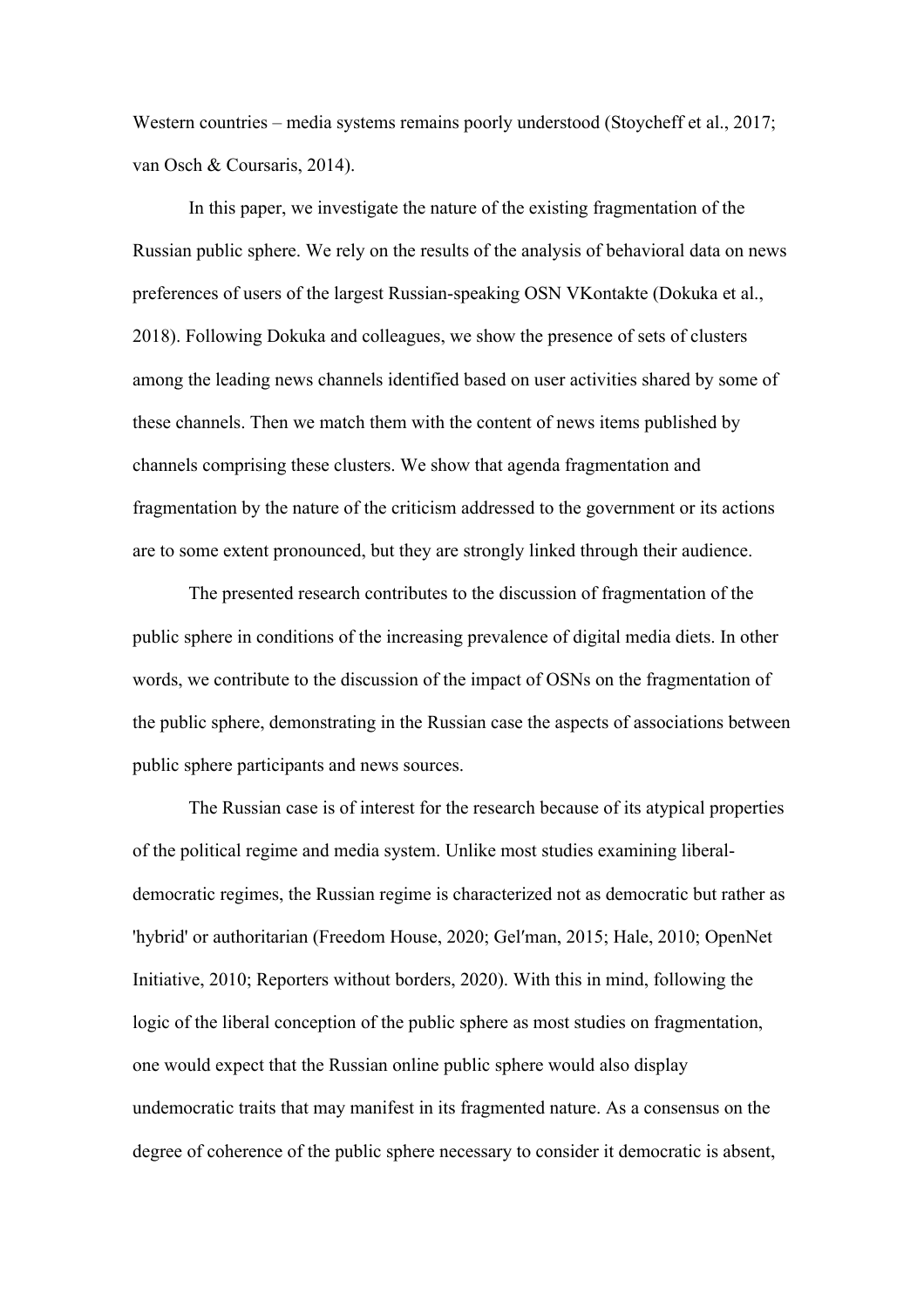in this work, we provide an exploratory analysis of fragmentation and offer a qualitative interpretation of it in the context of competing models of the public sphere. We conclude that we cannot speak about strong fragmentation in the Russian case and support the liberal model of the public sphere. The study contributes to the understanding of the link between the fragmentation of the public sphere and its value as an indicator of the regime's democratic character.

#### **Theoretical framework**

The public sphere is an essentially contested concept (Ferree et al., 2002; Rauchfleisch, 2017). We will focus only on two streams of theories and only on their most relevant aspects to our research question. The first strand ('liberal'), as the seminal work of Habermas (1991), pictures the public sphere as the realm between society and the state that holds democracy together. This realm, binding together media, citizens, and political actors into a discursive space, supports the process of deliberating issues of the common concern, forms the public agenda and the public opinion. Normatively speaking, it is the source of the democratic power that guides and constrains the state. In such an arrangement, the media's role is to supply this space with information about current affairs, government actions, and the spread of opinions. These authors assumed the public sphere as a wholesome, singular entity, an undivided space for all participants to deliberate over the public agenda. Such view explains why its fragmentation observed in the digital environment is being seen as problematic (Davis, 2005; Marcinkowski, 2008; Minh Pham et al., 2020; Sunstein, 2009). A major concern of normative theorists about this fragmentation is that a fractured or 'balkanized' public sphere cannot provide a broad public consensus on the set of the most important issues and cannot exert sufficient control over the state in addressing them. Most empirical evidence suggests that such concerns might be exaggerated and misguiding (Bruns,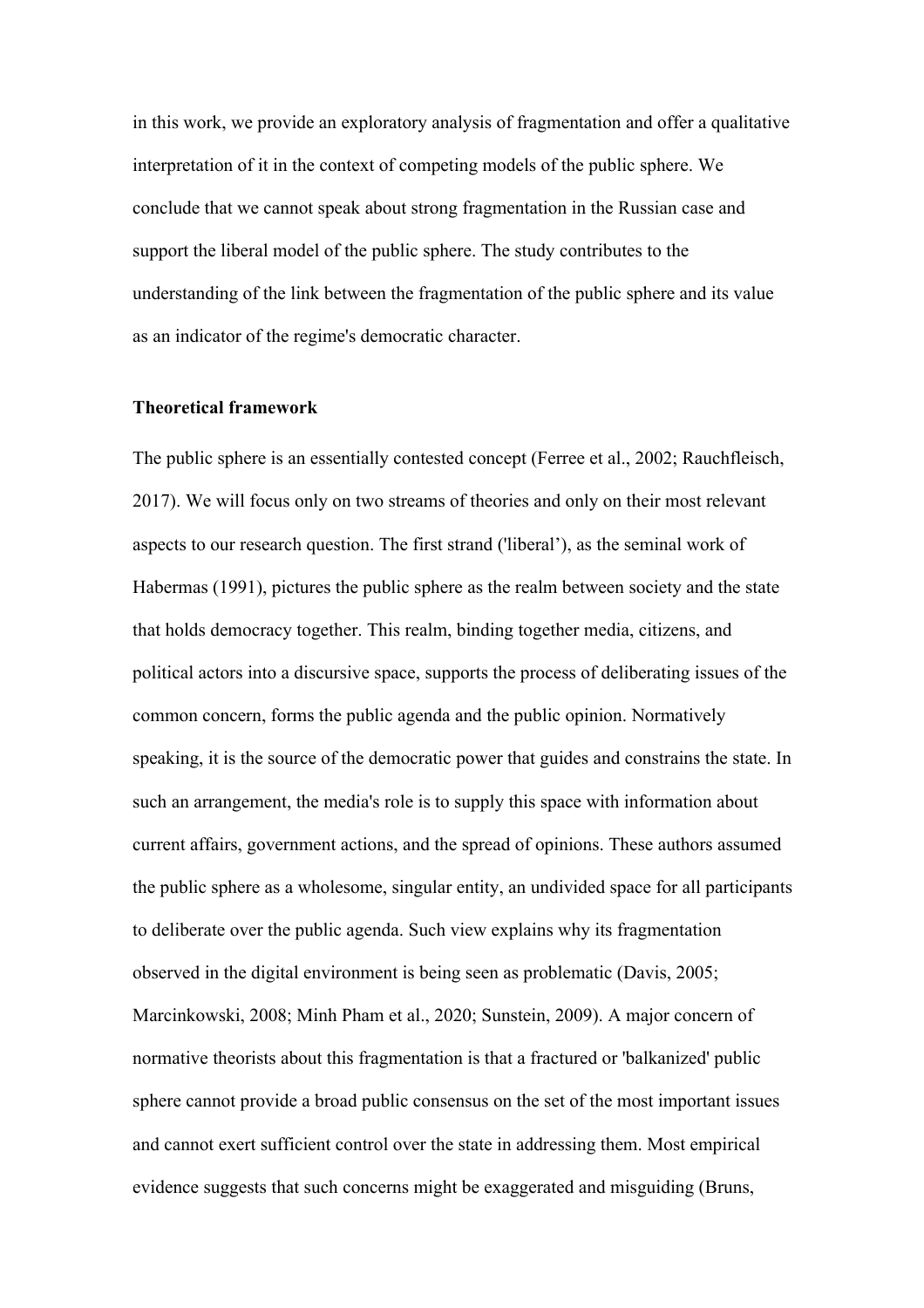2019; Van Aelst et al., 2017). Findings from the US and the West-European societies show that the core audience still prefers to follow mainstream news sources and remain skeptical of news selection (Fletcher & Nielsen, 2019; Moeller et al., 2016). However, evidence from other socio-political environments is still needed (Luo et al., 2019; Weimann & Brosius, 2016).

The second strand transformed Habermasian original idea from the vision of the public sphere as a single communicative space shared by some majority to a more networked entity with greater range of voices and practices (Castells, 2008; Crossley & Roberts, 2004; Fraser, 1990; Hardt & Negri, 2005; Mouffe, 2013). For instance, Dahlgren (2005) defines the public sphere as a constellation of communicative spaces linking together media, audiences, and political actors. Moreover, such theories question consensus as the goal of deliberation and possibility of defining the common core of public agenda. These authors view the public sphere more like an arena rather than a public space for rational discussions restrained by hegemonic practices of privileged groups. At the same time, these conceptions do not assume that the public sphere is an exclusive feature of a democracy. Political regimes shape the public sphere's structure and its fragmentation can vary as regimes can. These theories and their critic of the liberal conceptions are mostly overlooked in the 'alarmist' fragmentation studies. Notable examples from this trend are the following works (Baysha, 2018, 2020; Bodrunova & Litvinenko, 2013; Smoliarova et al., 2020; Tong, 2015). However, the applicability of these theories to non-democratic regimes is still could be explored (Toepfl, 2020).

In studies of fragmentation, digital media ecology is considered fertile ground for political polarization manifested in echo chambers and filter bubbles (Flaxman et al., 2016; Sunstein, 2009), given the known tendency of individuals to select information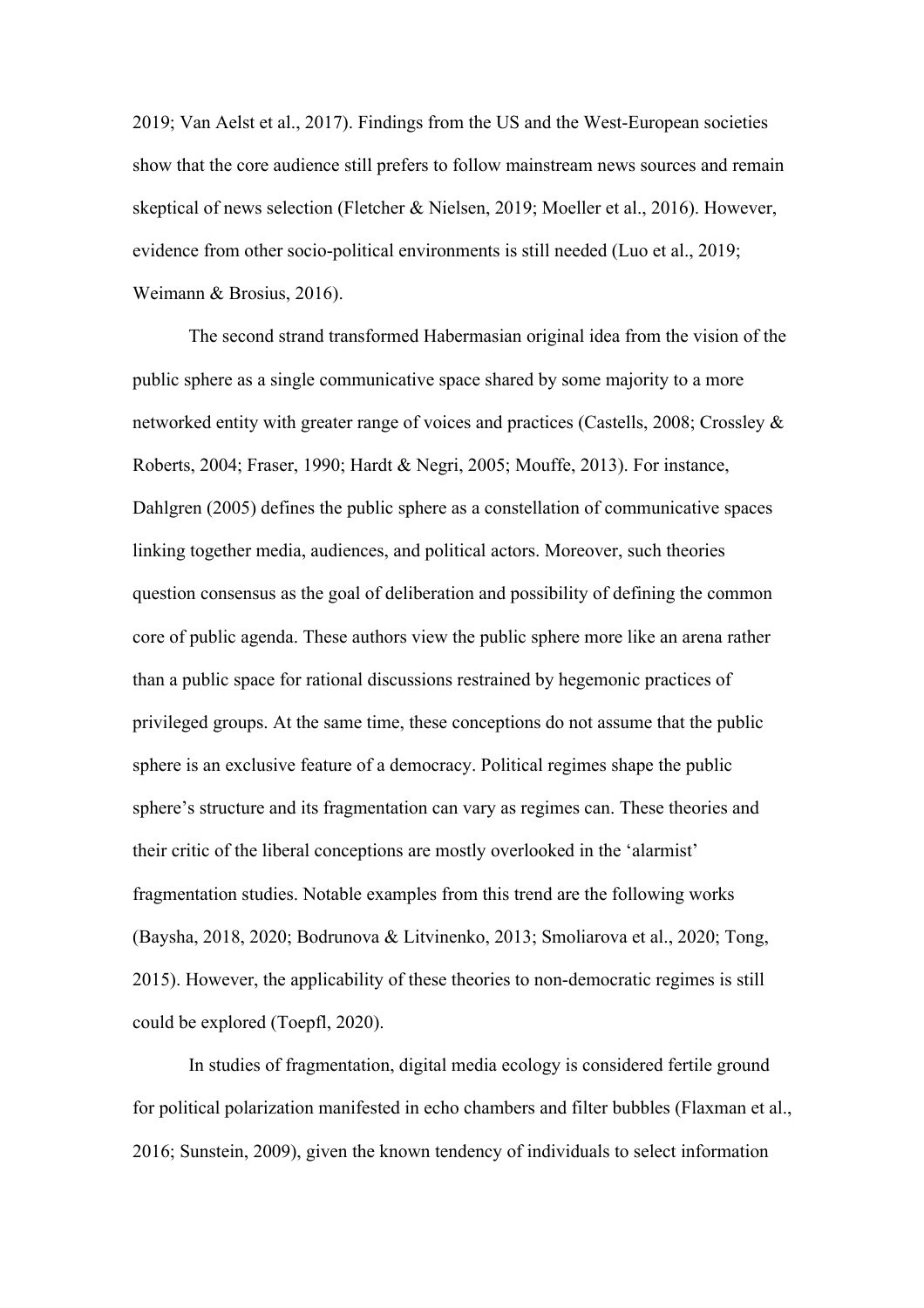matching personal preferences and connecting with other people based on their closeness to oneself (Barberá et al., 2015; McPherson et al., 2001; Tucker et al., 2018). Specifically, scholars speculate about weakening of the media's power to shape the public agenda and question the core theories such as the agenda-setting (Bennett  $\&$ Iyengar, 2008, 2010; Chaffee & Metzger, 2001). In what Bennet and Iyengar called 'a self-selected message world,' media effects are decreasing while people's ability to select media content for consumption is increasing. When the media environment is so personalized, self-selected, and diverse, is it possible to claim that media set the public agenda (McCombs, 2005, pp. 544–546, 2014)? So far, as Weimann and Brosius put it, the answer is 'confusing': despite this diversity and personalization, empirical studies show that agendas become more homogeneous and offline media remain influential (Weimann & Brosius, 2016, pp. 29–30). However, will this be true for the nondemocratic public spheres where the state influences media to advance the agenda of the political leadership of the regime?

The most recent attempt to extend the public sphere theory to non-democratic regimes is the 'authoritarian publics' framework proposed by Toepfl (2020). This framework assumes a 'public-sphere-at-large' consisting of several 'partial publics.' Here, a 'public' is a convenient term for the same spatial metaphor underlying the public sphere theory; it is a subspace inside a larger space ('sphere'). Toepfl suggests viewing the public as a constellation of three elements: participants, communicative environment, and discursive practices. According to him, participants include speakers and audiences, such as media organizations, OSN users, journalists, etc. An environment surrounding participants' communications is to be specified depending on the research question. And discursive practices are 'patterned discursive activities that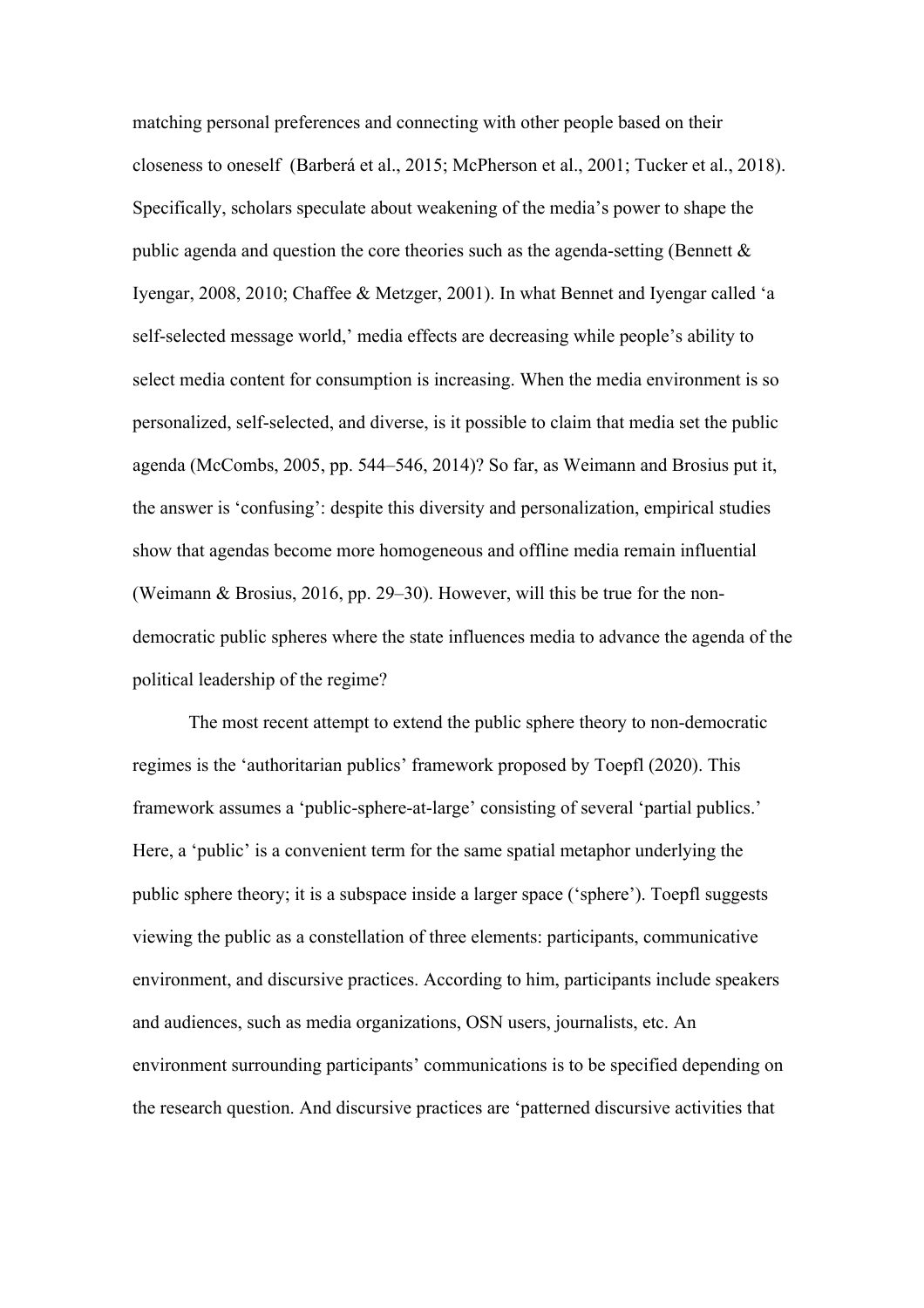can be observed by researchers and used as markers to delimit a public' (Toepfl, 2020, p. 110).

The 'authoritarian publics' framework also provides a tripartite typology of publics conceived from the studies of the Russian media. According to Toepfl, in such regimes, a crucial discriminative feature between different types of publics is their level of criticism of the political regime. Public of Type I is uncritical towards the policy and the country's political leadership. Type II is a policy-critical public that avoids criticizing the political leadership but criticizes some of its policies or lower-level officials. Type III is leadership-critical public that is involved in both policy and leadership criticism.

Although comprehensive and agile, this framework lacks elaboration of its 'authoritarian' component. In our view, the framework downplays the part mediasystems play in authoritarian regimes. Since what is spoken about depends on who is speaking (Fraser, 1985), the power that authoritarian regimes have to influence media agendas must be accounted for (Bodrunova et al., 2020). Such influence is most visible in media agendas when some issues receive more salience at others' expense (Koltsova & Pashakhin, 2020). Issues are combined in an agenda set aiming to position the political leadership in a favorable light or exclude sensitive problems that can prompt criticism of the leadership or their policy. In this regard, the 'authoritarian publics' framework can benefit from incorporating the dimension of media and public agendas. Now let us consider the conceptualization of agendas and their links to fragmentation and democracy.

To investigate whether the non-democratic public sphere is fragmentizing in the digital environment, we propose the following framework. First, we assume that the 'public-sphere-at-large' is a constellation of communicative spaces; it is a network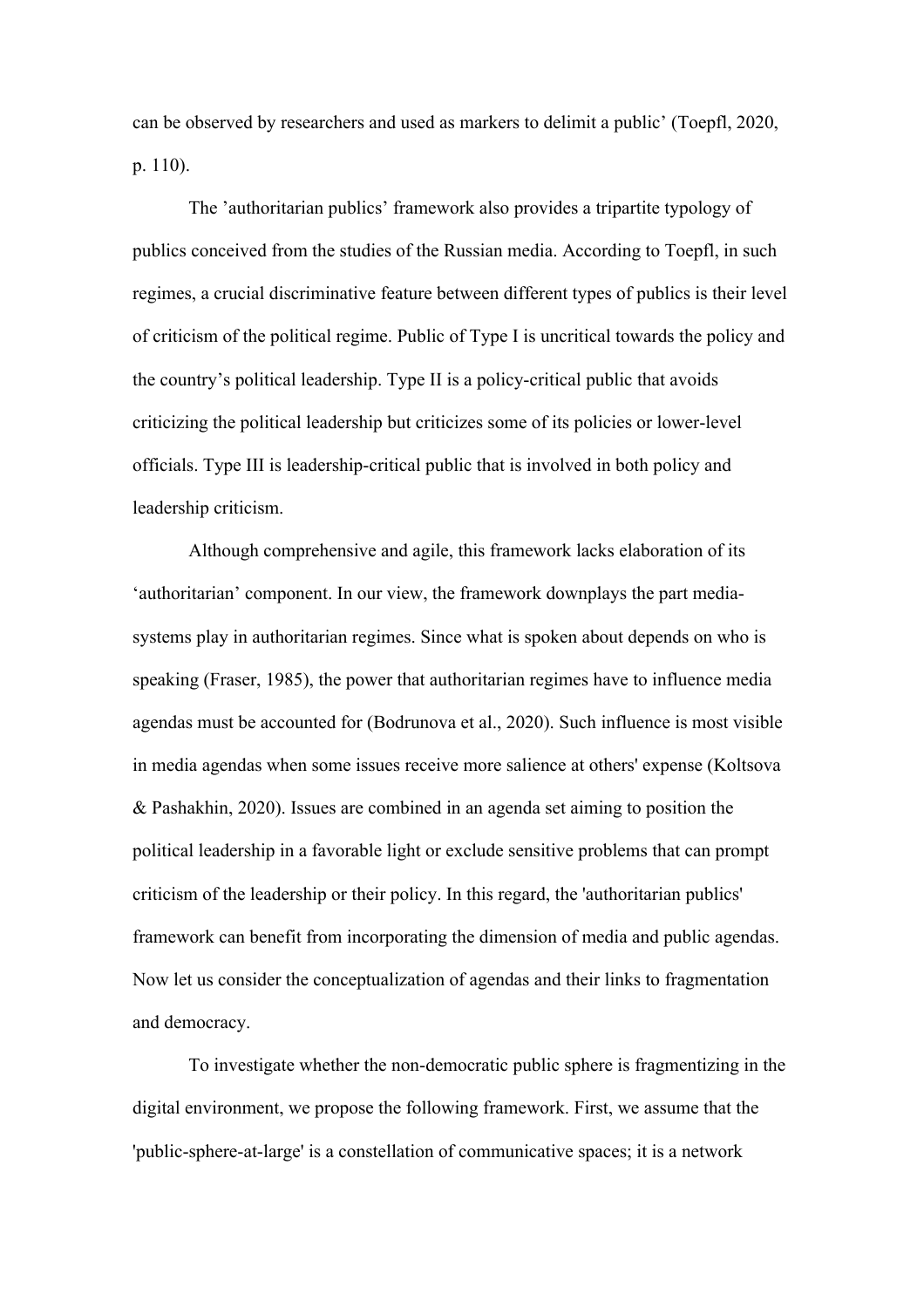observed in individual engagement with statements of participants of the public sphere. Clusters in such a network are the public spaces where participants with similar concerns gather to discuss the issues they find important for everyone. The defining distinctions of these clusters might be in both the discursive practices and their agendas. Moreover, we expect that they could differ in their practices surrounding the same agenda item. For example, in Toepfl's terms, policy-critical publics and leadershipcritical publics could be indistinguishable in their practices while discussing a policy issue, but they could differ in the broader sense of where their attention is directed.

Further, building on Toepfl's (2020, p.110) work, we consider publics as consisting (but not limited to) of three elements: technical environment, communicative clusters (or spaces) in networks of participants, and their agenda sets. In our case, the environment is specified in terms of the technological platform (an online social network) and distribution channel (news media). The communicative clusters are estimated subspaces of the public sphere. Given the specified environment, we operationalize publics as the networks where the nodes are the news media, and the edges are the acts of an individual's engagement with the content if these acts are shared by the media under consideration. Engagement may involve commenting, liking, sharing, or other available activities. The weight of an edge between two media outlets as nodes is the number of shared acts of engagement from the same or different users. Communities detected within such networks are the aforementioned communicative clusters. Finally, agenda sets are sets of topics that tend to occur in the same texts. Thus, we can estimate the prevalence of agendas for each cluster aggregating news items published by a cluster's elements. Then, agenda sets could be examined in terms of their convenience for the regime's political leadership.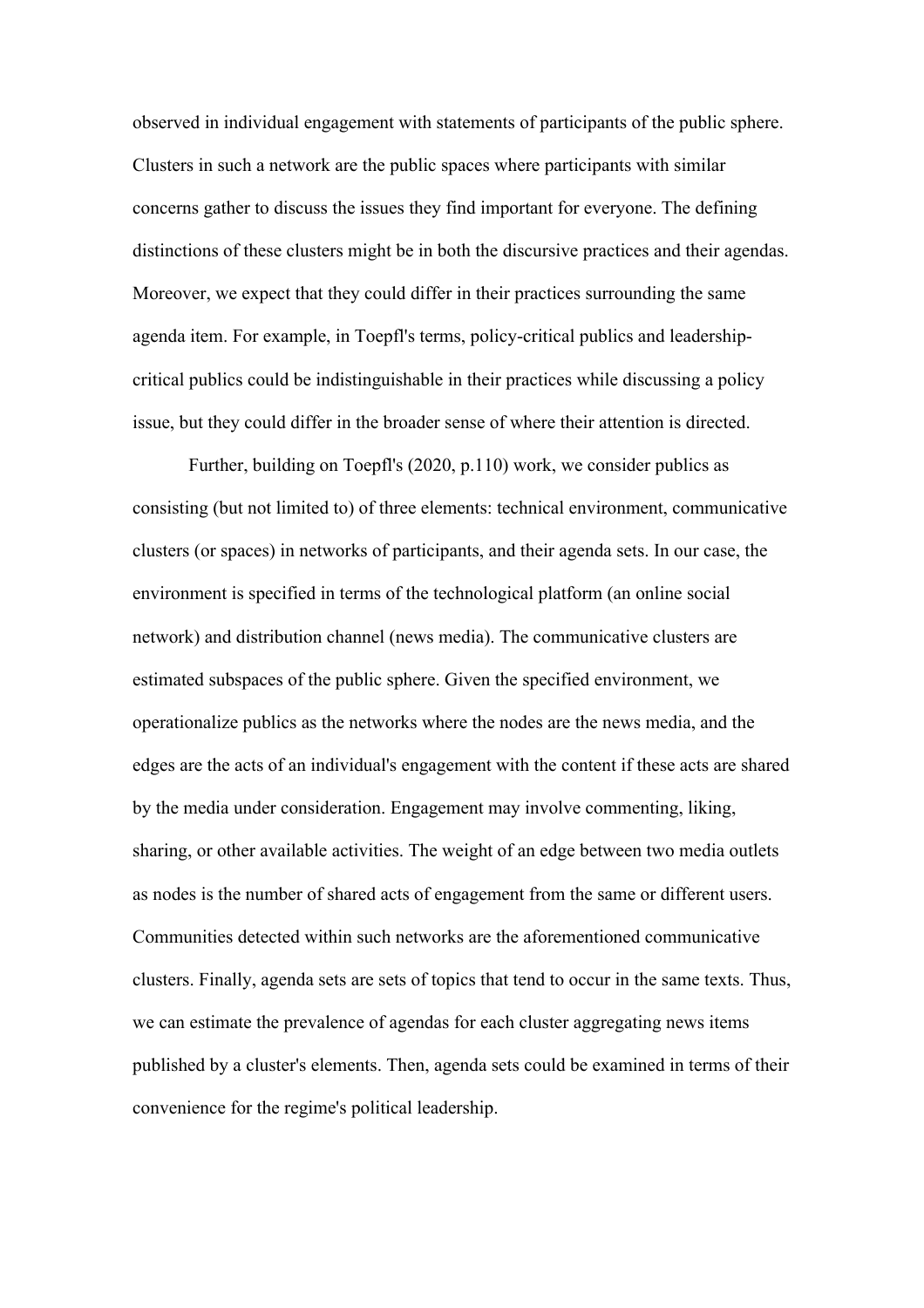In our research, if we find distinctive clusters that clearly differ by their type of government criticism, this will suggest that authoritarianism may exert a fragmenting effect on the public sphere. If otherwise, the results will suggest that fragmentation could be an unreliable trait for differentiating democratic from non-democratic regimes.

#### *The Russian Public Sphere*

During the Soviet period, the control of public expression and ideological propaganda was thorough. Any dissent was punished, and critical discourses were pushed underground. The situation changed with enacting the glasnost' policy (Malinova, 2007; Yurchak, 2005). For a brief period, the Russian media system were thriving until the start of Vladimir Putin's tenure, marked by systematic efforts to consolidate informational channels around the political establishment and their agenda (Litvinenko & Toepfl, 2019).

Political scientists describe Russia's regime as electoral authoritarianism, which is trying to legitimize itself as a chosen by the public through the orchestration of an elaborate facade of democratic institutions (Gelʹman, 2015; Hale, 2010). The exact hybrid nature of democratic covers over authoritarian contents is aptly captured by Gel'man's notion of 'half-freedom of speech' (Gel'man, 2010; Gel'man, 2014). Such logic favors controlling and omitting uneasy topics and personalities to their complete ban. For instance, although oppositional voices are absent on state-controlled national television, at least two private TV channels can broadcast critical perspectives (Oates, 2016). Control over independent news coverage and political expressions online had been relatively loose until the watershed 2011 protests (Gainous et al., 2018; Lonkila et al., 2019). Recognition of the Internet as a threat came quickly and brought about an ongoing sequence of policy interventions and selective punishments, increasing the costs of political expression on the Internet.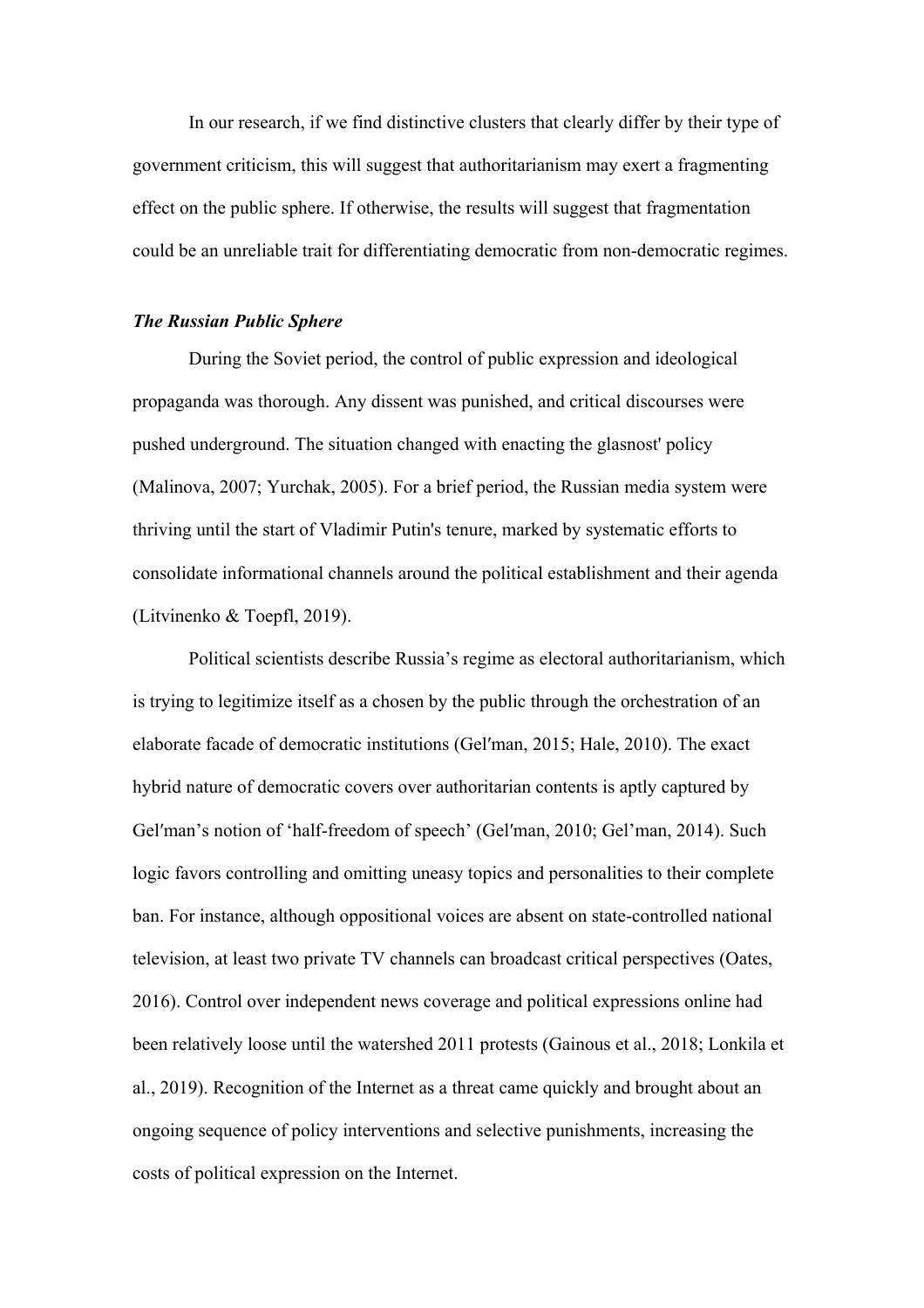The Russian Internet (Runet) had been under the regime's attention long before the 2011 protests yet enjoyed relative freedom before them (Sherstoboeva, 2020, p. 91). Runet developed dissenting communities on the early social platforms such as LiveJournal and VKontakte (VK), deemed at the time harmless by the regime, they birthed many independent news outlets publishing for online audiences (i.e., Gazeta.ru, Lenta.ru, Grani.ru) (Konradova, 2020; Oates & Lokot, 2013). In 2017, an orchestra of laws regulating political expression online provided means: to ban websites for the spread of vaguely defined extremist information, and for inciting unauthorized protests, to hold bloggers with more than 3,000 daily visitors legally constraint as mass media without the same privileges, and to treat libel as a criminal offense. Simultaneously, consistent with the Kremlin's framing of Runet as a 'besieged digital fortress,' the regime had the power to label any NGO or media organization as a 'foreign agent' if they received funding outside Russia (Lonkila et al., 2019, p. 9). This power is coupled with the regulation of news aggregators that treats them as responsible for news published by media without Russian registration. On another front, the establishment actively coopted critical Runet media into either government-controlled or friendly to the Kremlin business structures (Pallin, 2017). The most important for this study example is VK which acquisition by Mail.ru Group led its founder to flee the country. However, the hybrid logic of managing dissent with selective punishments still permitted Runet to have news outlets independent from the Kremlin's agenda and keep the critically oriented public informed albeit without unrestricted ways to express grievances (Lokot, 2018).

#### **Data and Methods**

Our research analyses the news feeds of the most popular Russian news media pages in VK OSN. News consumption in Russia follows worldwide trends of digital media's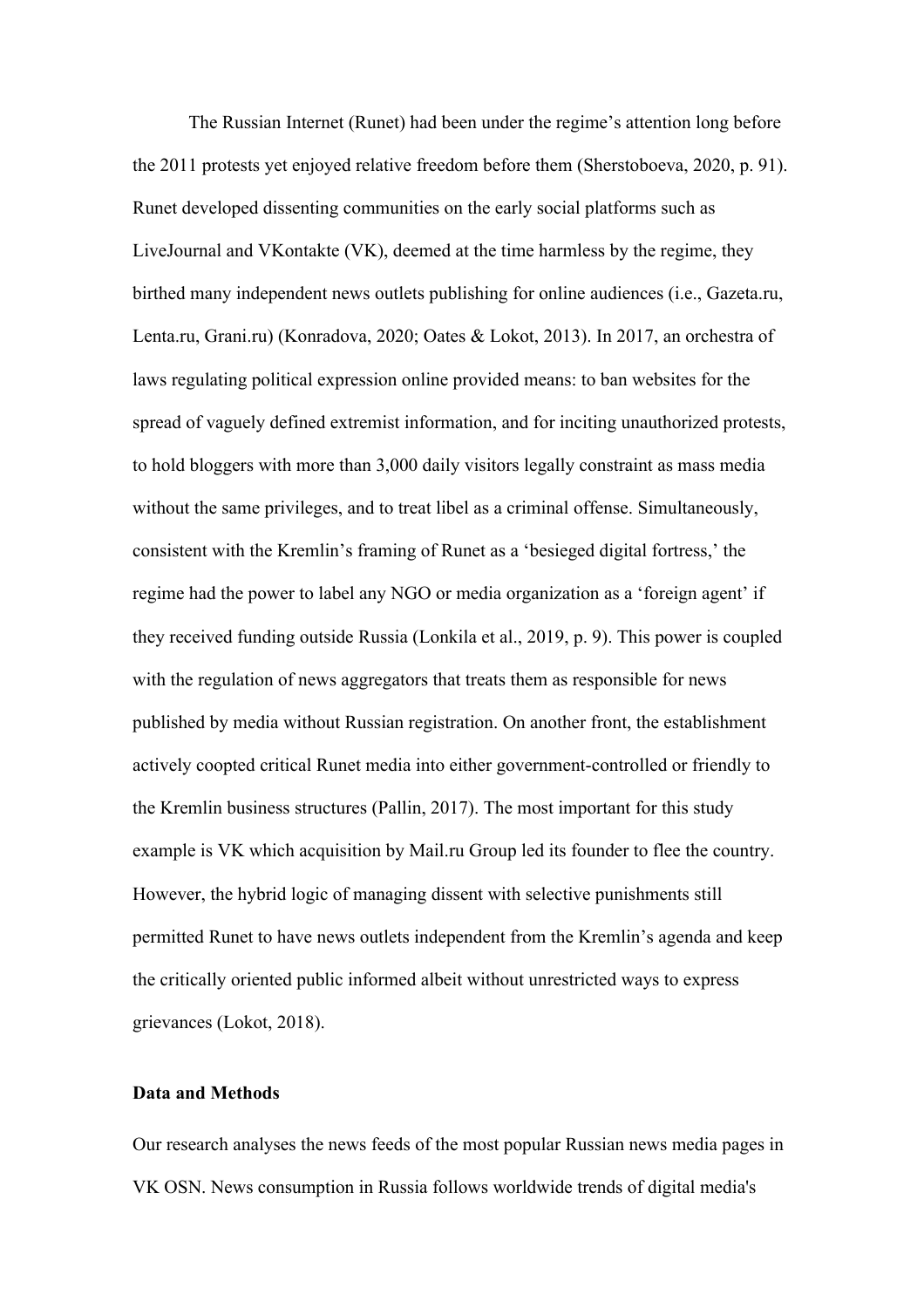growing popularity as news sources. With Internet penetration of 72—73% (FOM, 2018; GFK, 2019) in 2017, Russian audiences consider OSN second to TV in trust and popularity (Levada, 2020a, 2020b). We chose VK as it is the largest social network in Russia and the CIS region with a monthly active audience of 97 million users and similar to Facebook features (VK, n.d.). Given VK's popularity, every major Russianlanguage outlet has a public page hosted on the platform. Moreover, VK provides wide access to its data via API.

We selected news channels based on their popularity both on the OSN and their offline reach (table 1). The sample includes TV channels and a news agency *RIA Novosti* without an offline presence that serves as a source for other major news outlets. In addition to the most popular TV channels that are, as mentioned above, owned by the state, the sample is supplemented by two private channels not affiliated with the state – *TV Rain* and *RBC,* to contrast socio-political agendas projected by the state with, presumably, less biased or more critical to the state media. We aim to capture news agendas that the general population is likely to be exposed to during a year (2017). Along with posted messages ( $N = 210,197$ ), we collected their metadata: date of publishing, numbers of comments, likes and shares, and lists of channel subscribers.

[Table 1 goes here]

In our search for online spaces of the public sphere, we build on the result of Dokuka et al. (2018) reporting four interconnected clusters of news channels' pages in VKontakte OSN identified through shared activities of their audiences members. The clustering procedure was performed on the dataset used in this paper in the previous stage of this research. It was based on the five two-mode networks of news channels interconnected by different user activities: subscriptions, comments, reposts, likes, and likes to comments. These networks were converted into weighted one-mode networks to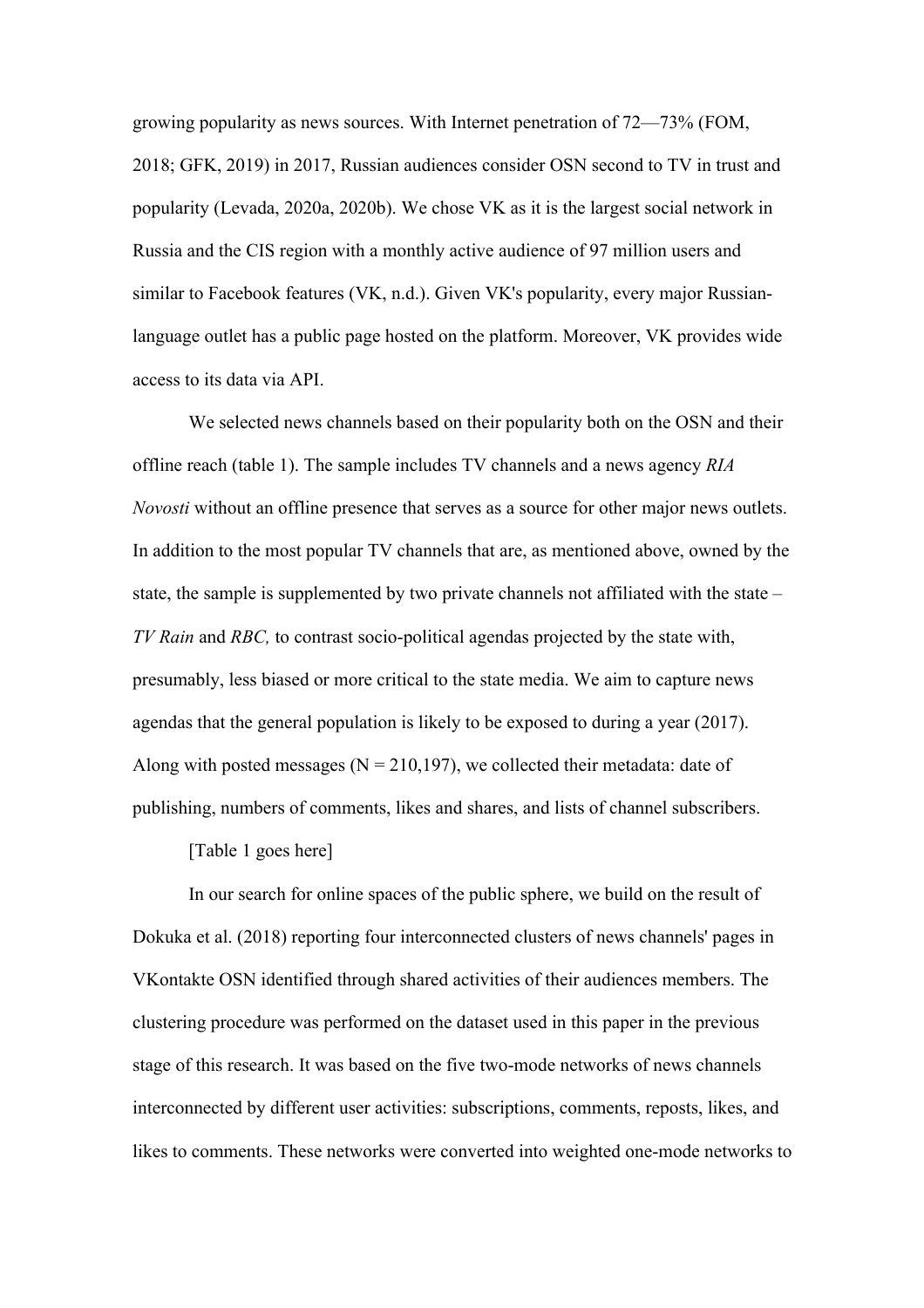find links and distances between the channels where each link represented the number of users a pair of nodes share. Since it is possible for these dimensions of the public to differ, these networks were tested for correlation using the quadratic assignment procedure. All networks turned out to be correlated. Finally, the distance between nodes was estimated with the Jaccard index to find groups of similar nodes in each network. The similarity between the nodes was estimated along all five dimensions, and the condition for defining the cluster boundaries was that the nodes must be more similar to other nodes within the cluster than with those outside it.

The composition of clusters is presented in Table 2. In 2017, private news outlets clustered into one group (cluster 1), while major state-affiliated TV channels clustered into another group (cluster 3). Channels without offline presence represent a separate cluster (2). Relatively minor TV channels are grouped into another (4). While it is possible to distinguish clusters in these networks, the degree of their overlap is huge (modularity  $=[0.08, 0.14]$ ); thus, no signs of echo chambers are observed (Dokuka et al., 2018, p. 18).

#### [Table 2 goes here]

To estimate agendas and their relations with a given public, we follow a computational approach based on topic modeling. Topic modeling is a family of machine learning algorithms designed to estimate the number of latent variables (topics) given a document collection with associated word distributions (Wesslen, 2018). Topic modeling allows an empirical analysis with minimal expectations constraining data and manual labor (DiMaggio et al., 2013). Additionally, topic modeling can work with large document collections.

Several topic modeling-based pipelines for the task of agenda extraction have been proposed (Kim et al., 2014; Koltsov et al., 2018; Korenčić et al., 2015). All of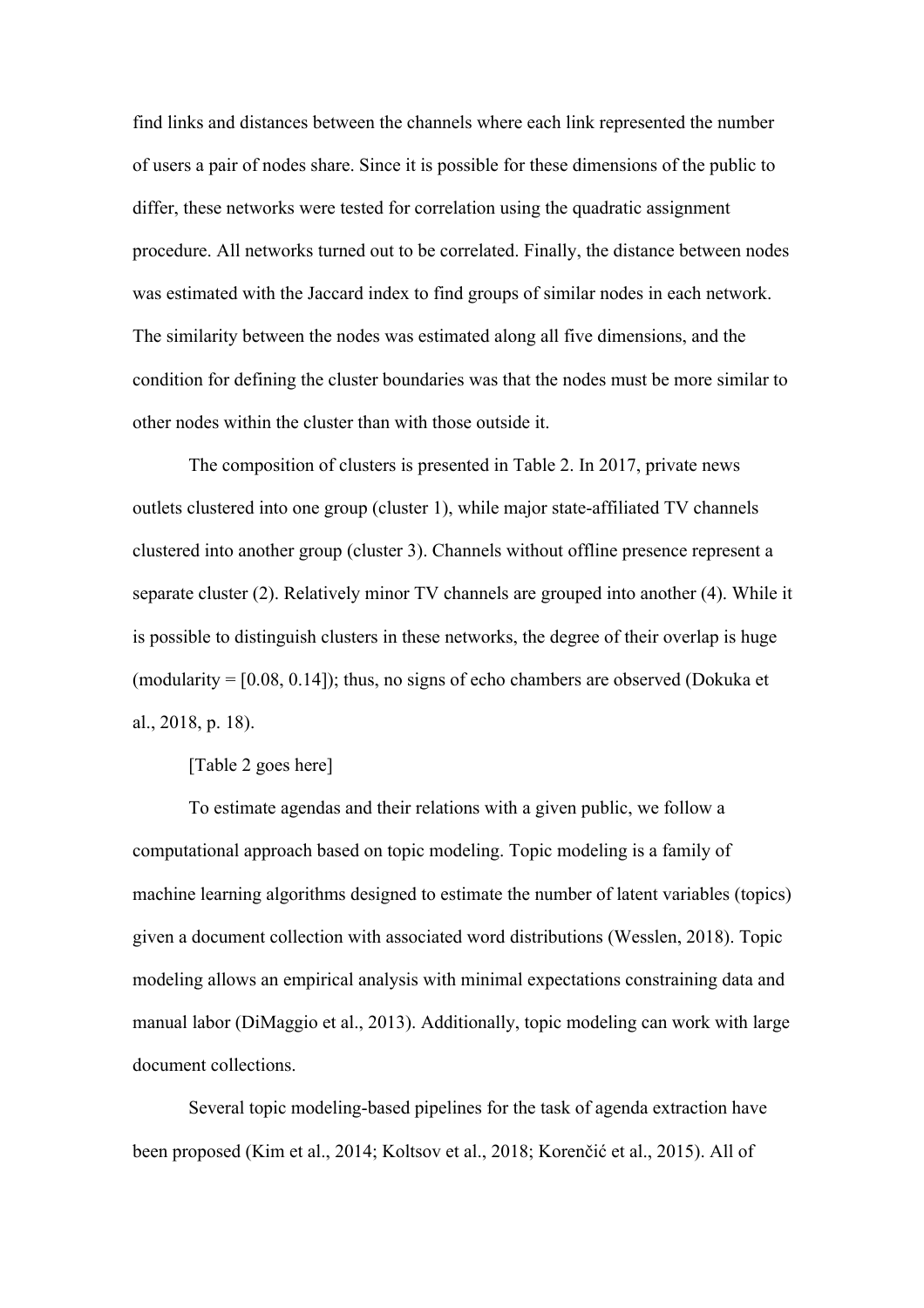them agree that a topic estimated with an algorithm could be interpreted as an agenda item. Most approaches agree on the pre-processing procedures and start to diverge on the step of choosing an algorithm and its parameters. For a social scientist, this choice lies between basic topic modeling, such as Variational Latent Dirichlet Allocation (VLDA, Hoffman et al., 2010) and the Structural topic model (STM, Roberts et al., 2016), an extension of VLDA designed for social scientists (Roberts et al., 2013). The 'structural' in STM refers to the use of document-level information in building a model. This allows making inferences about the relationship between metadata and topic prevalence with GLM-like models. Moreover, it allows measuring correlations between topics and grouping related topics into clusters. STM requires a researcher to specify how many topics an algorithm must find. We choose to follow the STM library's approach. To ensure reproducibility of topics, we choose the following strategy: we fit five models, estimate topic similarity across all solutions and choose topics that reproduce at least three times with a similarity threshold  $\geq 90\%$  for further analysis (Koltcov et al., 2014).

Following the described procedure, we identified 46 topics, two of which turned out to be uninterpretable during the markup procedure done by three independent coders (Krippendorf's alpha =  $0.8$ ). The following analysis will focus on the 42 interpretable topics. Then, we used STM functionality to explore correlations among extracted topics and the fast-greedy algorithm to find groups of associated topics or agenda sets (AS). We used close reading of 100 texts from each topic of each AS to identify whether they support favorable positioning of the political leadership and its policy. Finally, we used STM build-in functionality to estimate relationships of four communicative clusters of news channels identified in the earlier paper (Dokuka et al., 2018) with the five agenda sets identified in this research by STM.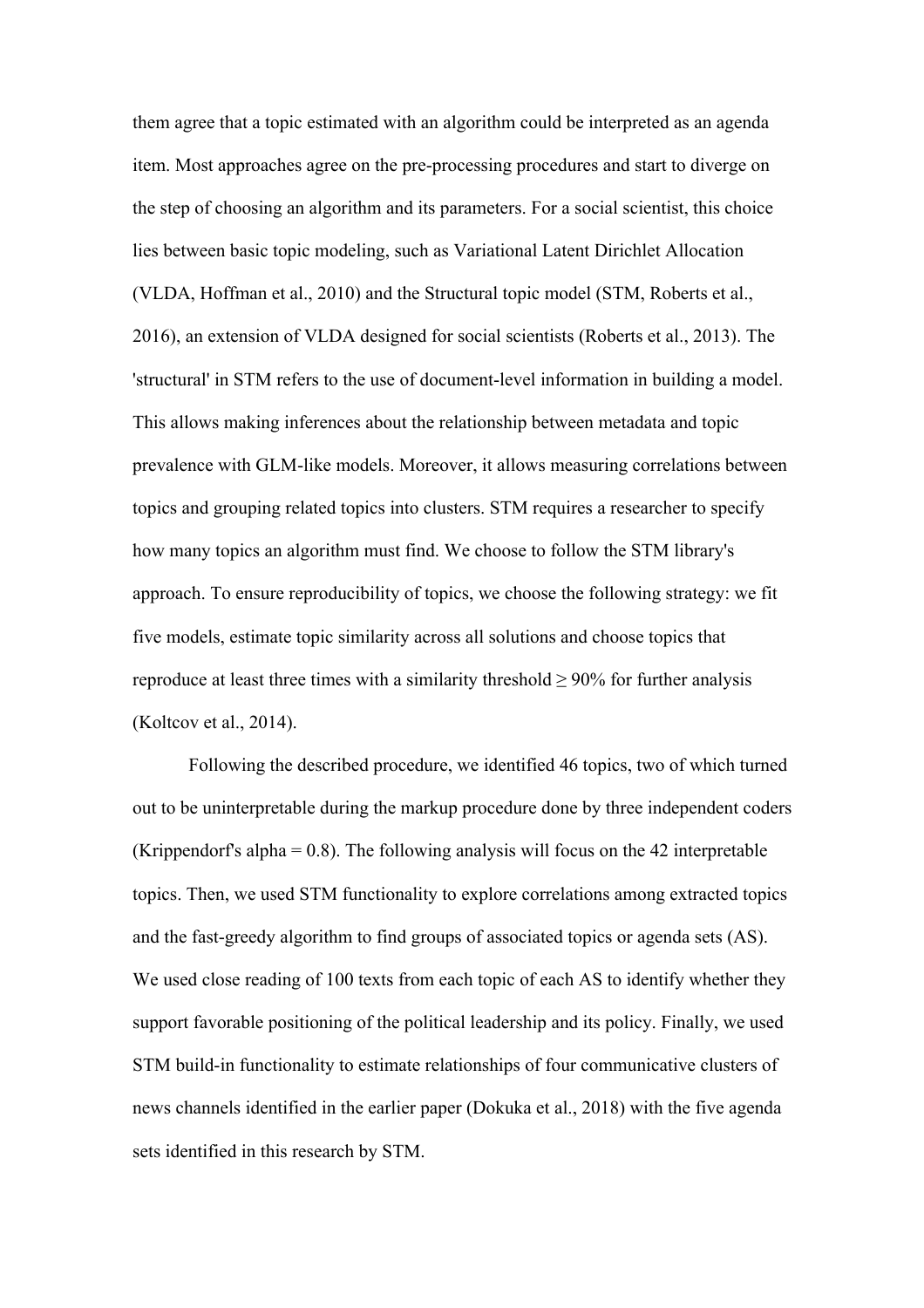#### **Results**

Figure 1 shows a network of correlation between the five agenda sets identified by the fast-greedy algorithm. Each node on the graph is an agenda item, and each link is a significant positive correlation between the two topics. The observed groups of related agenda items indicate that they are likely to co-occur together in the same texts. A close reading of most typical texts in each topic allows us to label each AS according to its stance on the political issues, the establishment, and its policy: establishment-critical, establishment-favorable, foreign issues, 'non-political,' 'politically irrelevant.' The 'establishment-critical' set (AS1) is labeled so because it contains agenda items potentially inconvenient for the current political leadership (such as domestic economic problems and protests). The establishment-favorable set (AS2) pays no attention to domestic problems and avoids covering events and personas linked to the Russian opposition. Foreign issues (AS3) co-occur together so often that the algorithm grouped these items. AS4 and AS5 focus on agenda items without current political relevance. However, AS5 has political content that is not relevant to our research question: sports (including some coverage of the doping scandal) and coverage of WW2 commemorations and related content such as Soviet movies about the war.

[figure 1 goes here]

Thus, AS1 is the set of the issues least favorable for the political leadership in our dataset. It includes news coverage of the Russian opposition and 2017 anticorruption protests connected to Alexei Navalny, the domestic economy's coverage, and surveys on social and economic problems. It also includes TV Rain items with excerpts from its infotainment programs on Russian politics known to be critically oriented toward the political establishment.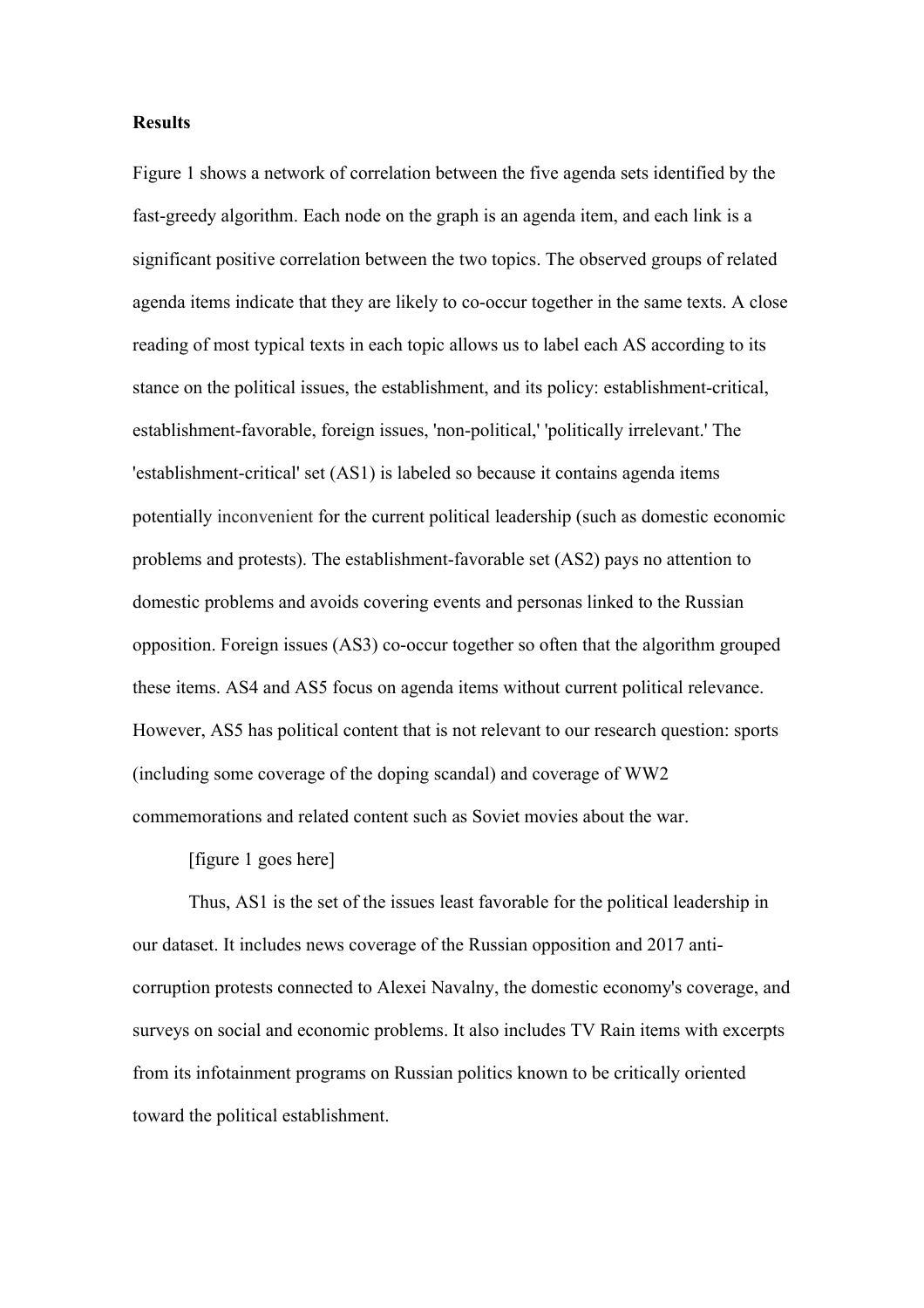We find AS2 to be the most favorable towards the political establishment in our dataset as its issues are covered uncritically. Its core includes coverage of the ongoing 'war on corruption,' the construction of the Crimean bridge; it also avoids domestic problems such as protests and the domestic economy. The avoidance of problematic issues is compensated by focusing on foreign and international affairs, including hard news on terrorist attacks and plane accidents. This compensation for lack of coverage of domestic issues is even more evident considering the composition of AS1. The latter is devoted to international and foreign affairs. Its core is constituted by the coverage of the Ukrainian crisis, the US-Russia relations, and the Russia-related doping scandal, which resulted in Russia's exclusion from major international sports events. Moreover, AS3 includes a separate topic on Russian foreign politics and its struggle with the international sanctions. Foreign issues are hard to classify in terms of their role in the image formation of the political establishment. These are polarizing matters that the opposition and the political leadership can use each to their advantage.

Finally, as mentioned above, neither AS4 nor AS5 are unrelated to politics. AS4 consists of three topics: stories on animals and pets, celebrities and gossips, as well as fundraising campaigns for the treatment of children with medical emergencies. AS5 includes weather forecasts, coverage of WWII commemoration events, sports, international movies, music awards, and various announcements, ads, and promotions.

It should be noted that the identified clusters are not, so to speak, 'pure' in their composition to uphold the chosen labels. Thus, the 'establishment-critical' cluster includes coverage of presidential elections in France, coverage of Donald Trump and Vladimir Putin, while the 'establishment-favorable' set includes reporting on prosecution of state officials charged with corruption. The latter is one of the main issues of the Russian opposition and protests present in the respective topic.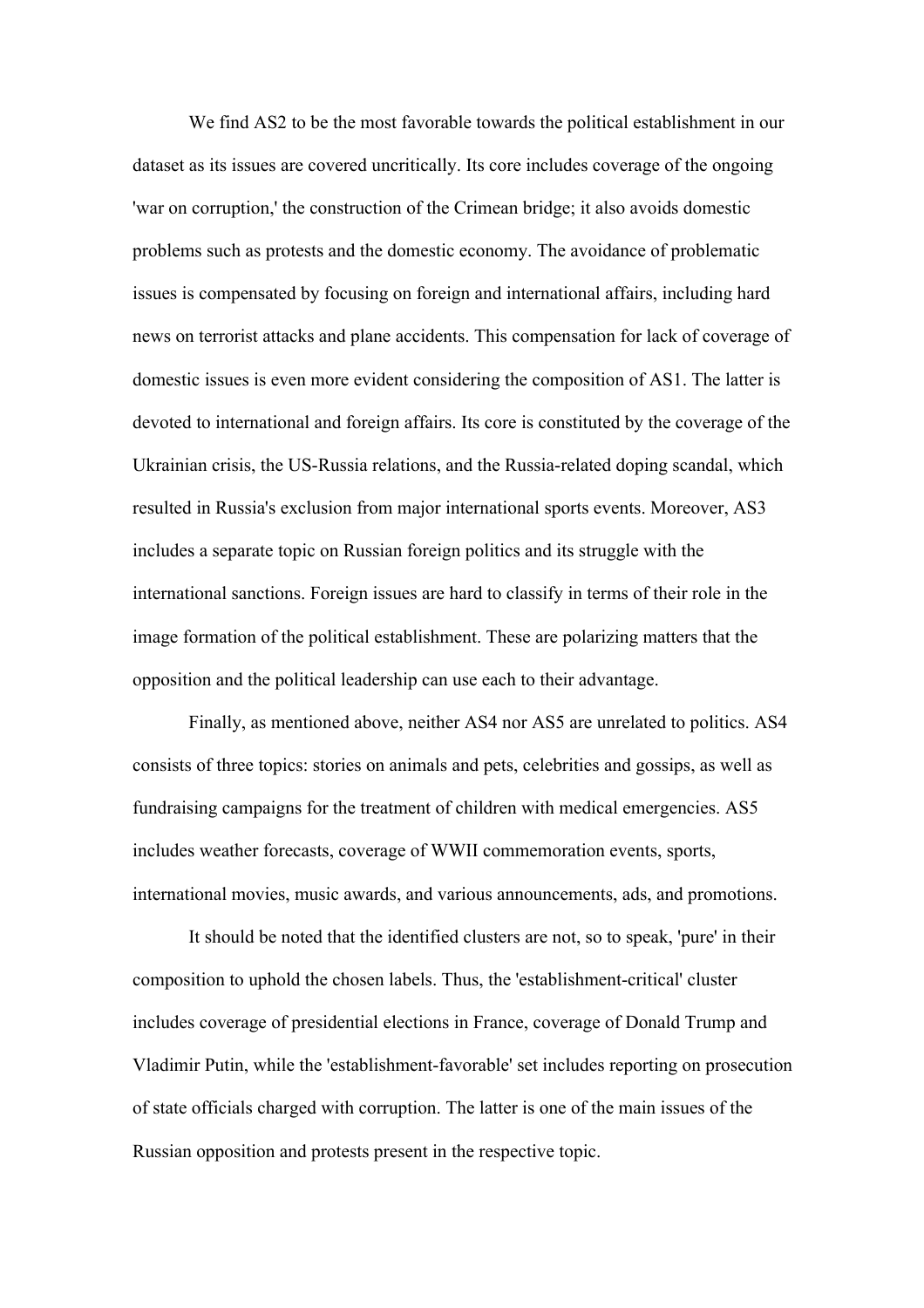Figure 2 presents estimated by STM mean topic proportions in public clusters as covariates grouped by agenda sets. Here, the higher the box's position visualizing an agenda set, the more it is associated with the respective cluster of news channels. First, we can observe a clear distinction between clusters 1 and 2. Cluster 1 is predominantly composed of establishment-critical agenda items and provides coverage of the Russian opposition. Cluster 2, on the other hand, is focused on serving as much content on foreign and international affairs as cluster 1 serves critical content. However, cluster 2 does not entirely avoid topics inconvenient for the establishment; they are as much salient as the favorable content on domestic matters but still form a strikingly smaller proportion than international issues. Clusters 3 and 4 have little content on politics or domestic issues but are the primary entertainment and other neutral content providers.

[figure 2 goes here]

A more nuanced picture can be drawn by a topic-level analysis of agendas prevailing in the four clusters of news channels (see appendices). Cluster 1 consists of two private outlets: RBC and TV Rain, which serve their audience online while having a limited offline presence. The core of cluster 1 is the domestic economy's coverage, Russian politics, and the opposition. However, it also features neutral and non-political content. The fifth most served topic covers Vladimir Putin, a topic dominated by stateaffiliated outlets. The non-political repertoire of cluster 1 includes coverage of the Russian orthodox church, science, literature, and arts – the so-called 'high-browed' content. Being domestically oriented, cluster 1 still serves news on terrorist attacks worldwide.

Cluster 2 is represented by two state-affiliated outlets: RIA Novosti and Russia Today. They do not have offline broadcasting on Russian television, yet they are highly popular on social media. Additionally, RIA Novosti is an old and large news agency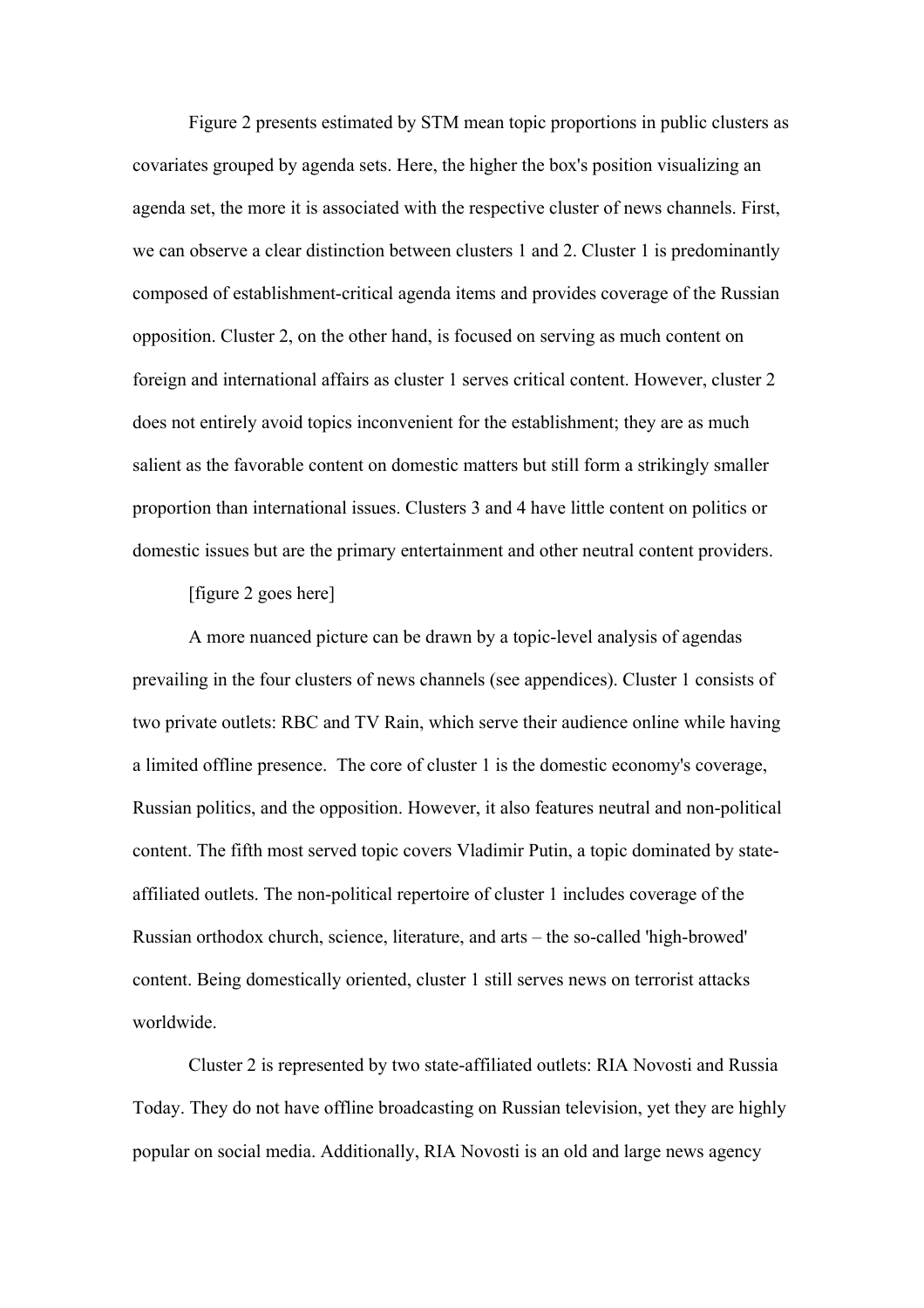with a lasting reputation as a politically neutral body. The core of their agenda is the coverage of the Ukrainian crisis, the Syrian war, the US-Russia relations, and the Russian foreign policy with its struggles during international sanctions. They also serve news on soccer games, Vladimir Putin, terrorist attacks worldwide, and some on the domestic economy. Finally, they cover the Russian opposition, but its presence in the agenda is so modest that it does not make the top ten issues.

Cluster 3 is the largest of the four clusters composed of state-affiliated or controlled outlets: Channel 5, NTV, Vesti, Russia 1, Channel One, and Kultura. We observe non-political content on fundraising campaigns, various promotions and ads, plane accidents, and terrorist attacks at the top of their agenda. These channels also focus on sports and coverage of the WW2 commemoration (a yearly national event and a holiday) with traditional broadcastings of military parades, the main of which takes place in Moscow and features Vladimir Putin. In the entertainment segment, they focus on Soviet cinema (often broadcasted during the WW2 commemoration holidays) and popular actors of the Soviet epoch.

Being smaller and containing two state-affiliated TV channels: TVC and MIR, cluster 4, in its content, is almost indistinguishable from cluster 3. It also serves content on Soviet movies and celebrities, covers WW2 commemoration and sports. Nevertheless, its content is even farther from political realities (apart from the coverage of Vladimir Putin), which is substituted with the content on science, celebrities, and gossips. These channels are also active in promoting fundraising campaigns for children with medical conditions requiring expensive treatment.

#### **Conclusions and Discussion**

In this work, we explore the Russian online public sphere to investigate the extent of its fragmentation in terms of audience's inclination to cluster around specific groups of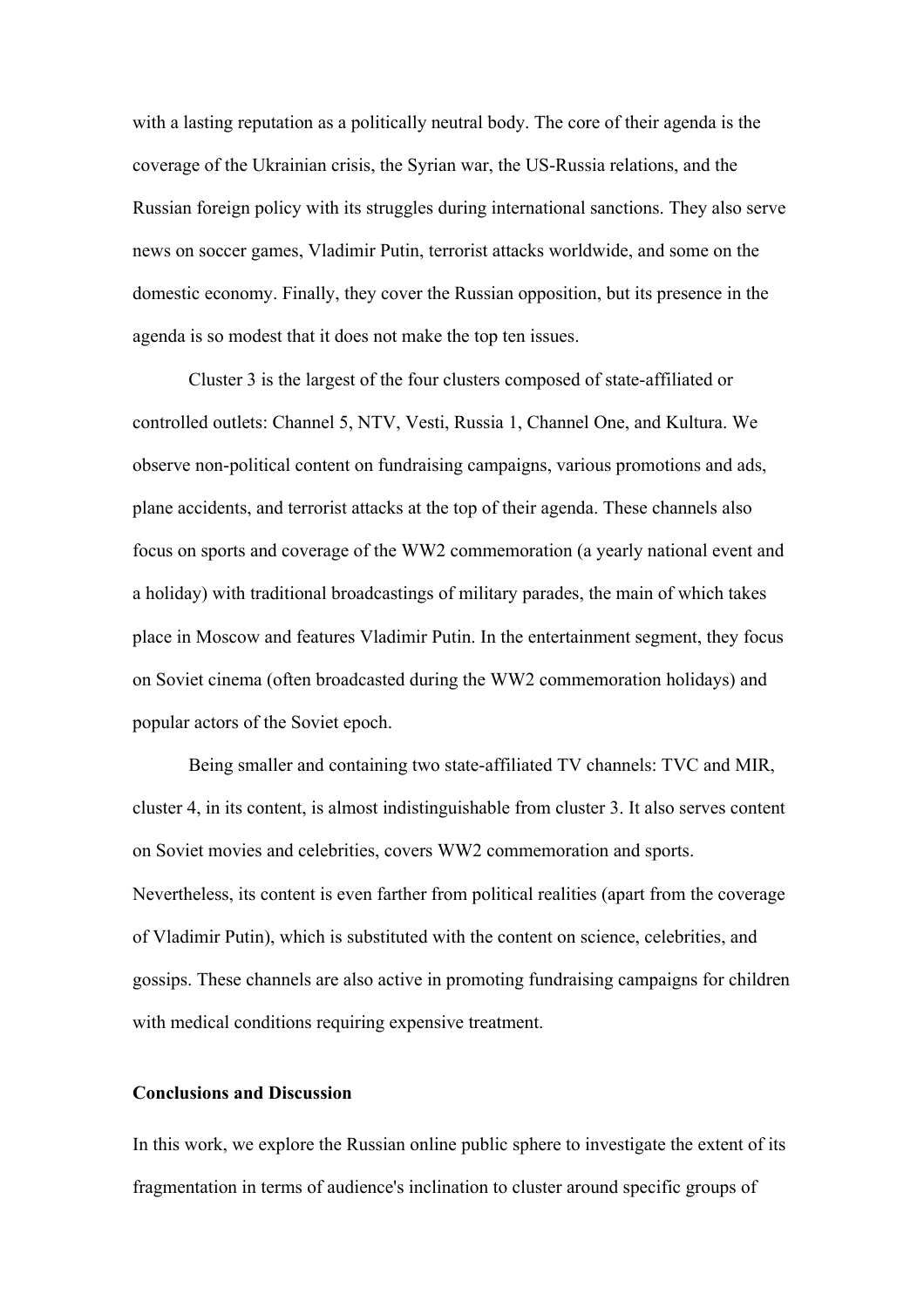news channels and in terms of certain agenda sets' tendency to prevail in these groups of channels. We used a sample of twelve most popular news outlets with online and offline reach and two influential news agencies. We matched the four clusters of news channels that had been identified based on the shared activities of their audiences (Dokuka et al. 2018) with the content of these clusters. These clusters' activity-based nature has allowed us to regard them as subspaces of the public sphere or as communicative clusters of this sphere. To identify the agendas prevailing in each cluster's news channels, we collected news items posted by these channels during the entire 2017 year, fitted a set of topic models, and retrieved clusters of agendas that commonly cooccurred in the same texts (agenda sets). Finally, we mapped these agenda sets to communicative clusters to explore fragmentation in the public sphere.

This fragmentation would be fully present if the boundaries of communicative clusters of news channels coincided with agenda sets' boundaries and would be supported by high modularity in the network of news channels connected by user activity. There are no commonly agreed-upon measures of determining how disconnected a public sphere should be to be considered fragmented; the best example may be the case of political polarization in the US (Tucker et al., 2018). Therefore, we relied on qualitative interpretation of the obtained results.

First, we see that the engagement data is clustered only very modestly (Dokuka et al. 2018, p.18). Our sample of the public sphere online could be grouped into four components gathered around two or more news channels with similar content. These groupings reflect differentiation in news preferences on social and political issues starting from a zero interest to a high interest.

Politically engaged components are differentiated by preferences in news quality and channel affiliation with the state. Thus, we find two groups seeking high-quality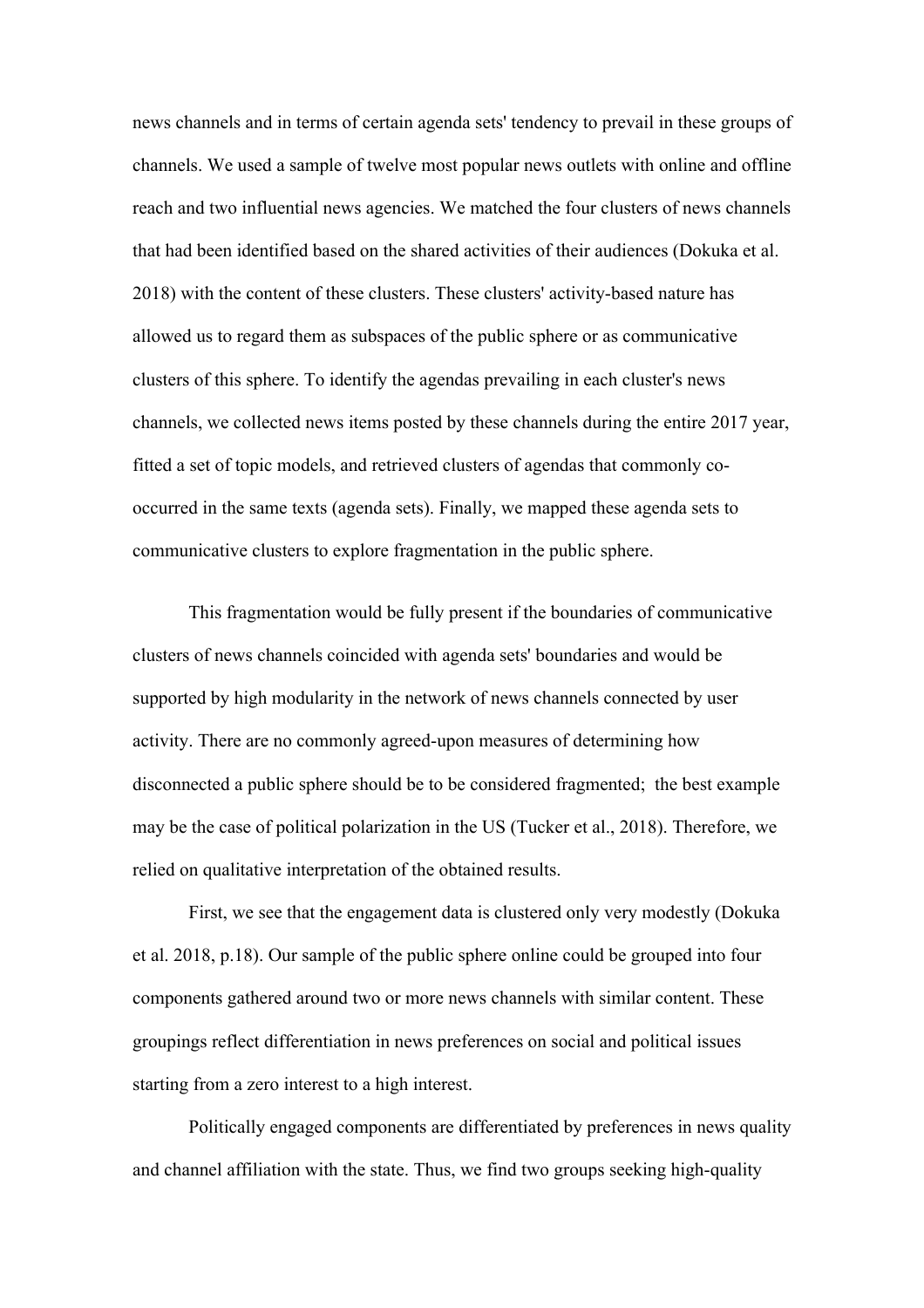content either from state-affiliated or private media. However, despite such division, we do not find enough evidence to state that we observe fragmentation, as all components are connected without any signs of exclusion from the communicative network.

Second, we find five agenda sets. Inside the socio-political domain, agendas group into three sets: a set of topics critically oriented towards the political leadership of the country; a set of topics supporting the political leadership but permeating critical coverage of some policy issues; and a distinct set of international issues involving the political leadership. Here the differentiating principle is the degree of support for the political establishment and connected policy. Overall, this spectrum matches the observed private/state-affiliated division with underlying gradation in news quality.

Thus, private channels represent the public paying attention to domestic issues from a critical perspective. These participants prefer 'hard news' and relatively 'highbrow' content, and they are open to engaging in exchanges on topics undermining the authority of the political leadership and their policy. The second segment similarly follows 'hard' content but avoids open criticism of the political leadership. However, some selected issues open a way for criticism of the policy, such as corruption among state officials. Nevertheless, beyond corruption, the domestic problems are overshadowed by the media attention towards international issues. This news stream highlights political leadership struggles with international sanctions and success with the military campaign in Syria. Finally, the 'lower-quality' segment balances entertaining topics and agenda items supporting the political leadership.

Third, what emerges from these results is not a picture of a fragmented public but a network of several publics engaging with one another. Despite the described differences, communicative networks bind together these partial publics into a space that could be described as 'opinion crossroads' rather than 'political polarization'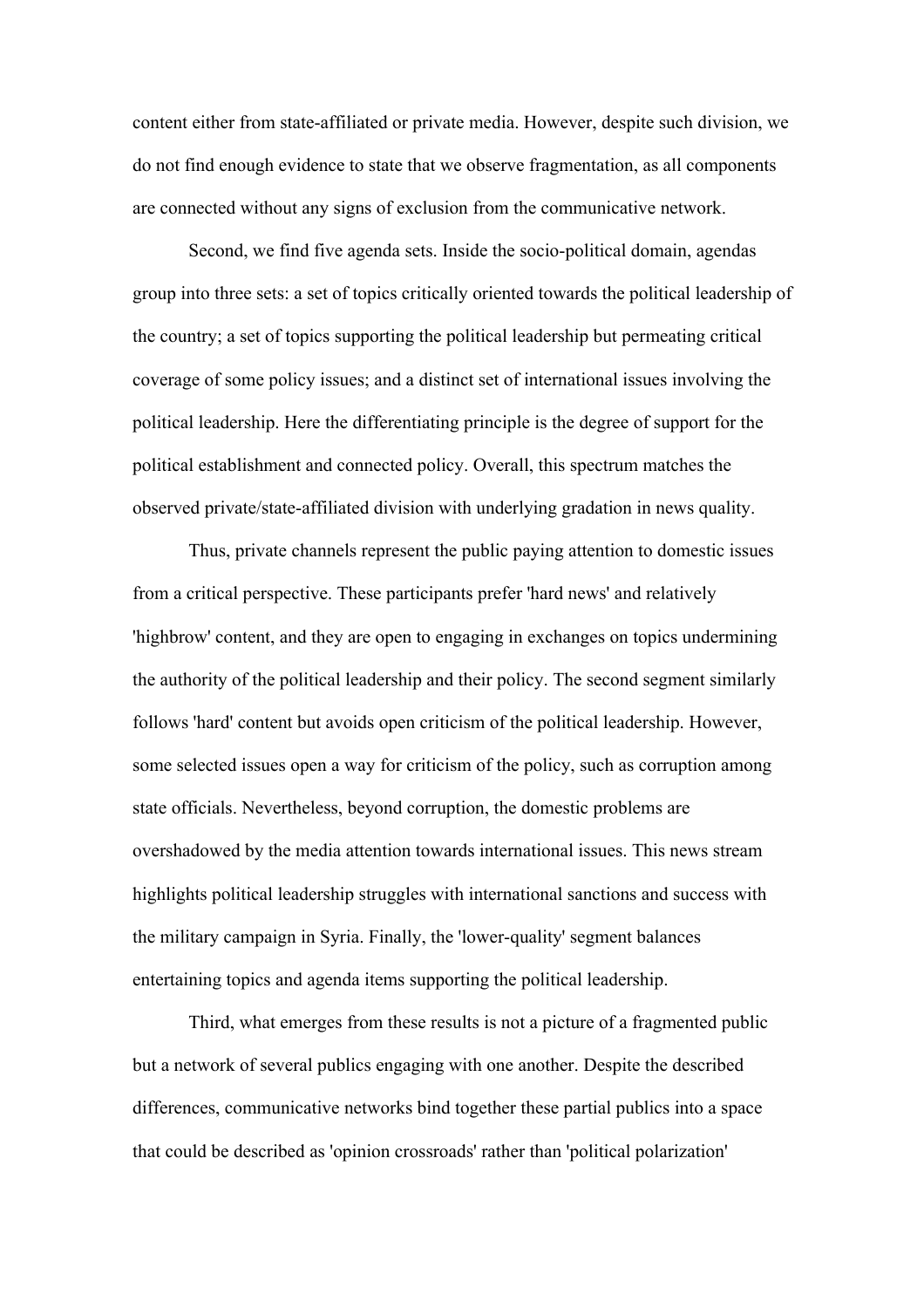(Bodrunova & Litvinenko, 2013; Dokuka et al., 2018). As Toepfl (2020) argues, the complete exclusion of critical publics can be harmful to the political leadership, and some inclusion – with careful control – can be beneficial. We find evidence of such control in the overshadowing of domestic problems by stories on international matters and careful attention to a selected range of policy issues safe for criticism. These control efforts combined can manage public attention, awareness about the strength of the critical sentiment among participants, and the salience of selected public concerns such as corruption.

These findings support the argument that the fragmentation concerns are overstated (Bruns, 2019; Dubois & Blank, 2018) not only in the democratic context, but even outside it. The fragmentation statement assumes a liberal public sphere model that pictures it as something unified. As critical reflections on liberal models argue, it is rarely the case (Castells, 2008; Fraser, 1990; Mouffe, 2013). Our findings suggest that the public sphere is a complex system of networking entities where some entities can dominate by pulling attention and structuring the mainstream discourses, and no entities are entirely separated from the mainstream. Thus, these findings suggest that the degree of fragmentation of the public sphere may not serve as a reliable criterion for distinguishing democratic regimes from non-democratic ones.

#### Acknowledgments

The author would like to thank anonymous reviewers, Eugenia Lekarevich and Olessia Koltsova for their comments and support.

#### Funding

This work is an output of a research project implemented as part of the Basic Research Program at the National Research University Higher School of Economics (HSE University).

#### References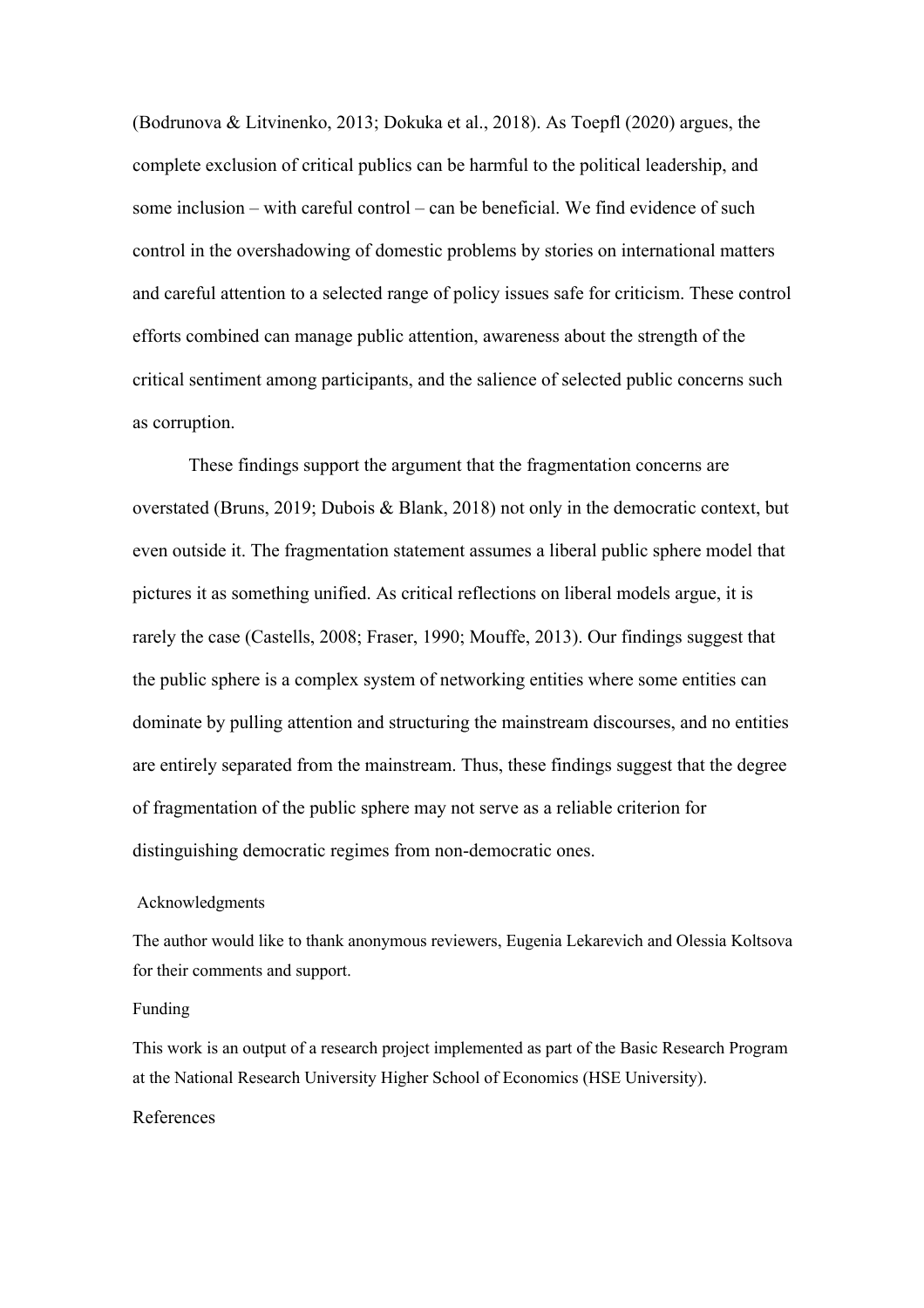Adamic, L. A., & Glance, N. (2005). The Political Blogosphere and the 2004 U.S. Election: Divided They Blog. *LinkKDD '05: Proceedings of the 3rd International Workshop on Link Discovery*, 36–43. https://doi.org/10.1145/1134271.1134277

- Barberá, P., Jost, J. T., Nagler, J., Tucker, J. A., & Bonneau, R. (2015). Tweeting From Left to Right: Is Online Political Communication More Than an Echo Chamber? *Psychological Science*, 1–12. https://doi.org/10.1177/0956797615594620
- Baysha, O. (2018). *Miscommunicating social change: Lessons from Russia and Ukraine*. Lexington Books.
- Baysha, O. (2020). Dividing social networks: Facebook unfriending, unfollowing, and blocking in turbulent political times. *Russian Journal of Communication*, *12*(2), 104–120. https://doi.org/10.1080/19409419.2020.1773911
- Bennett, W. L., & Iyengar, S. (2008). A New Era of Minimal Effects? The Changing Foundations of Political Communication. *Journal of Communication*, *58*(4), 707–731. https://doi.org/10.1111/j.1460-2466.2008.00410.x
- Bennett, W. L., & Iyengar, S. (2010). The Shifting Foundations of Political Communication: Responding to a Defense of the Media Effects Paradigm. *Journal of Communication*, *60*(1), 35–39. https://doi.org/10.1111/j.1460- 2466.2009.01471.x
- Bodrunova, S., Litvinenko, A., & Nigmatullina, K. (2020). Who is the censor? Selfcensorship of Russian journalists in professional routines and social networking. *Journalism*, 1–19. https://doi.org/10.1177/1464884920941965
- Bodrunova, S. S., & Litvinenko, A. A. (2013). New media and political protest: The formation of a public Counter-Sphere in Russia, 2008-12. *Russia's Changing*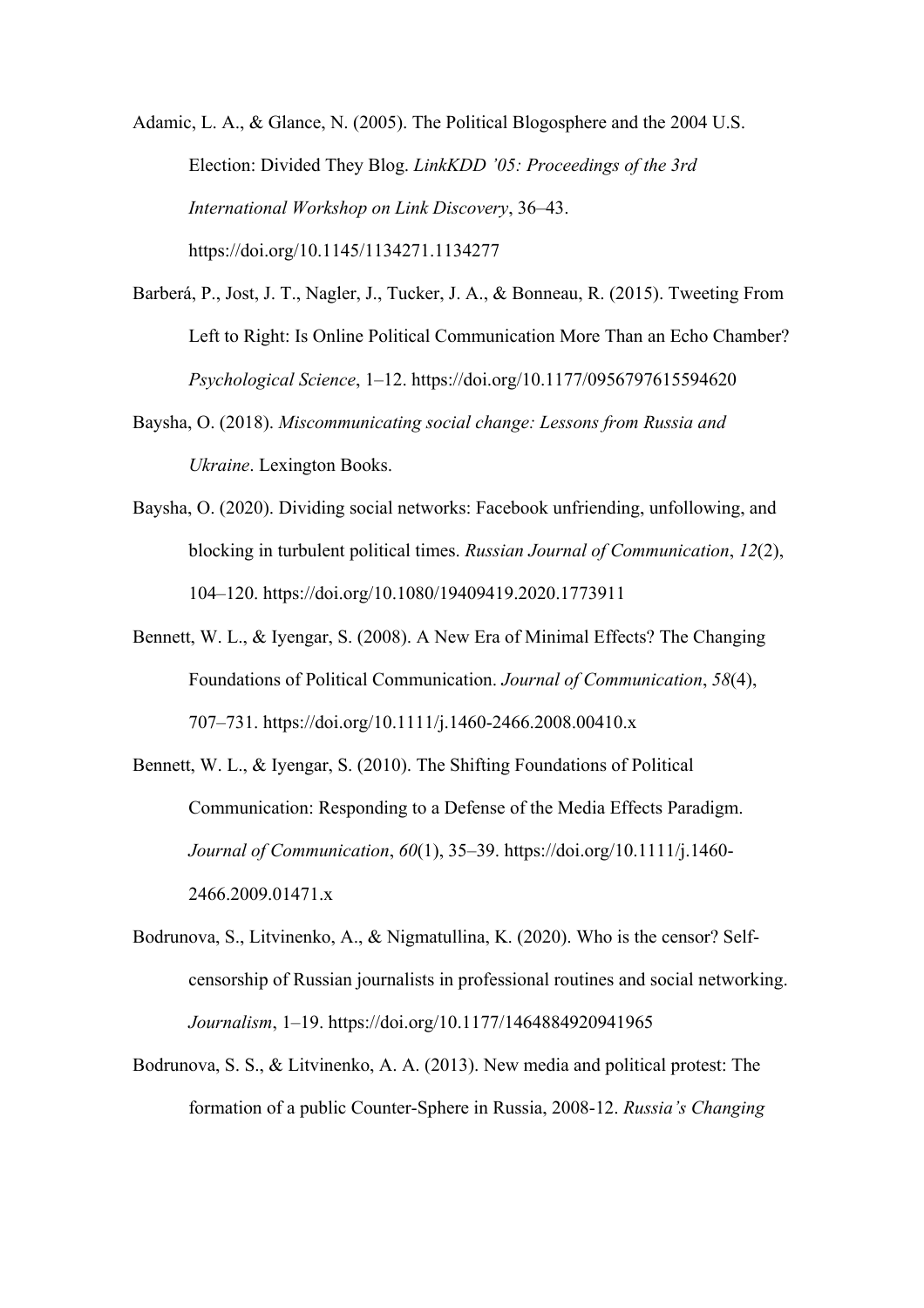*Economic and Political Regimes: The Putin Years and Afterwards*, 29–65. https://doi.org/10.4324/9780203730669

- Boulianne, S. (2018). Twenty Years of Digital Media Effects on Civic and Political Participation. *Communication Research*, 20. https://doi.org/10.1177/0093650218808186
- Boulianne, S. (2019). Revolution in the making? Social media effects across the globe. *Information, Communication & Society*, *22*(1), 39–54. https://doi.org/10.1080/1369118X.2017.1353641
- Bruns, A. (2019). It's Not the Technology, Stupid: How the 'Echo Chamber' and 'Filter Bubble' Metaphors Have Failed Us. *International Association for Media and Communication Research*, 13. https://eprints.qut.edu.au/131675/
- Castells, M. (2008). The New Public Sphere: Global Civil Society, Communication Networks, and Global Governance. *The ANNALS of the American Academy of Political and Social Science*, *616*(1), 78–93. https://doi.org/10.1177/0002716207311877
- Chaffee, S. H., & Metzger, M. J. (2001). The End of Mass Communication? *Mass Communication and Society*, *4*(4), 365–379. https://doi.org/10.1207/S15327825MCS0404\_3
- Colleoni, E., Rozza, A., & Arvidsson, A. (2014). Echo Chamber or Public Sphere? Predicting Political Orientation and Measuring Political Homophily in Twitter Using Big Data: Political Homophily on Twitter. *Journal of Communication*, *64*(2), 317–332. https://doi.org/10.1111/jcom.12084
- Crossley, N., & Roberts, J. M. (2004). *After Habermas: New Perspectives on the Public Sphere*. Wiley-Blackwell.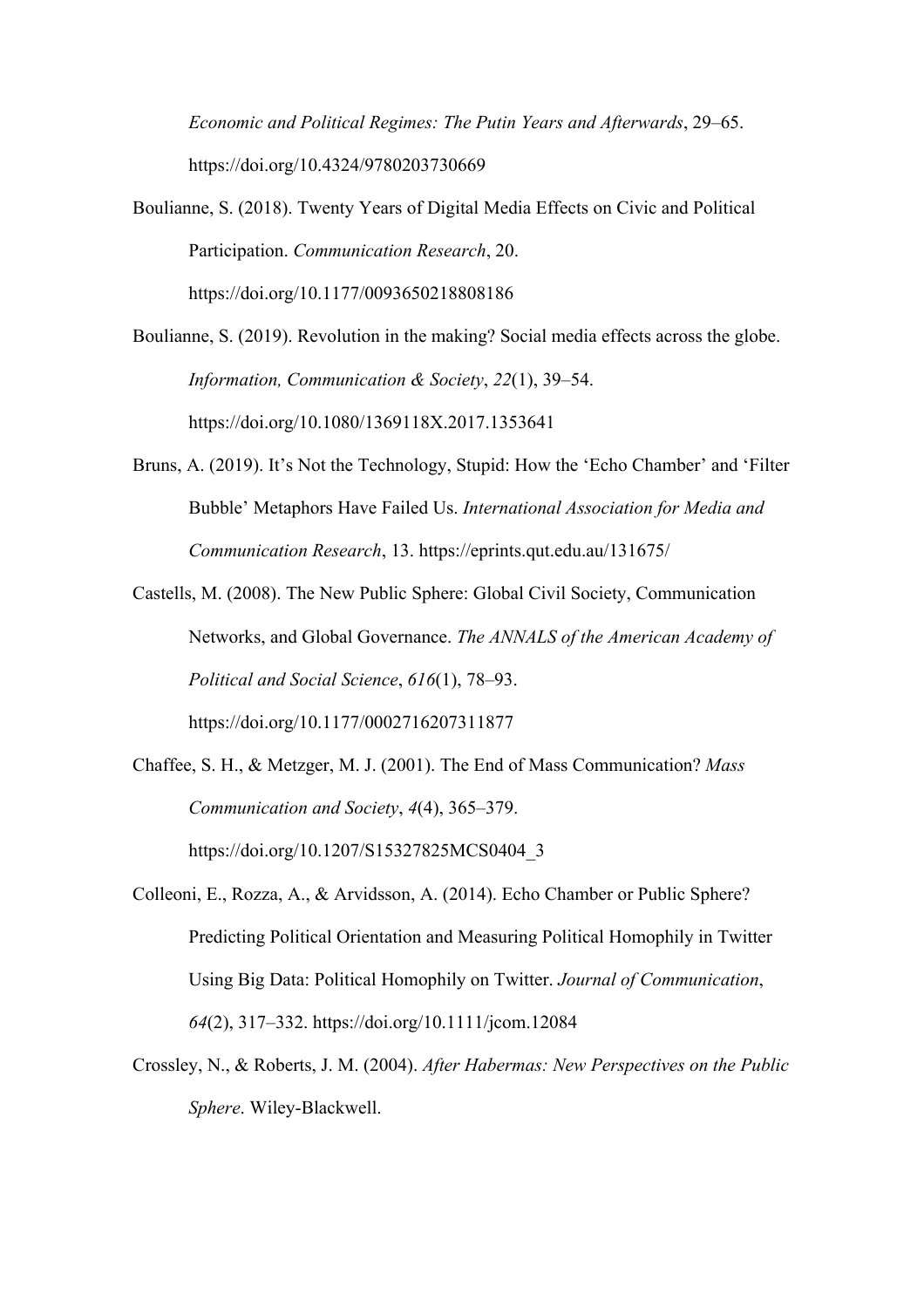Dahlgren, P. (2005). The Internet, Public Spheres, and Political Communication: Dispersion and Deliberation. *Political Communication*, *22*(2), 147–162. https://doi.org/10.1080/10584600590933160

Davis, R. (2005). *Politics Online: Blogs, Chatrooms, and Discussion Groups in American Democracy*. Routledge.

DiMaggio, P., Nag, M., & Blei, D. (2013). Exploiting affinities between topic modeling and the sociological perspective on culture: Application to newspaper coverage of U.S. government arts funding. *Poetics*, *41*(6), 570–606. https://doi.org/10.1016/j.poetic.2013.08.004

Dokuka, S., Koltcov, S., Koltsova, O., & Koltsov, M. (2018). Echo Chambers vs Opinion Crossroads in News Consumption on Social Media. In W. M. P. van der Aalst, V. Batagelj, G. Glavaš, D. I. Ignatov, M. Khachay, S. O. Kuznetsov, O. Koltsova, I. A. Lomazova, N. Loukachevitch, A. Napoli, A. Panchenko, P. M. Pardalos, M. Pelillo, & A. V. Savchenko (Eds.), *Analysis of Images, Social Networks and Texts* (Vol. 11179, pp. 13–19). Springer International Publishing. https://doi.org/10.1007/978-3-030-11027-7\_2

- Dubois, E., & Blank, G. (2018). The echo chamber is overstated: The moderating effect of political interest and diverse media. *Information, Communication & Society*, *21*(5), 729–745. https://doi.org/10.1080/1369118X.2018.1428656
- Ferree, M. M., Gamson, W. A., Gerhards, J., & Rucht, D. (2002). Four Models of the Public Sphere in Modern Democracies. *Theory and Society*, *31*(3), 289–324.
- Flaxman, S., Goel, S., & Rao, J. M. (2016). Filter Bubbles, Echo Chambers, and Online News Consumption. *Public Opinion Quarterly*, *80*(S1), 298–320. https://doi.org/10.1093/poq/nfw006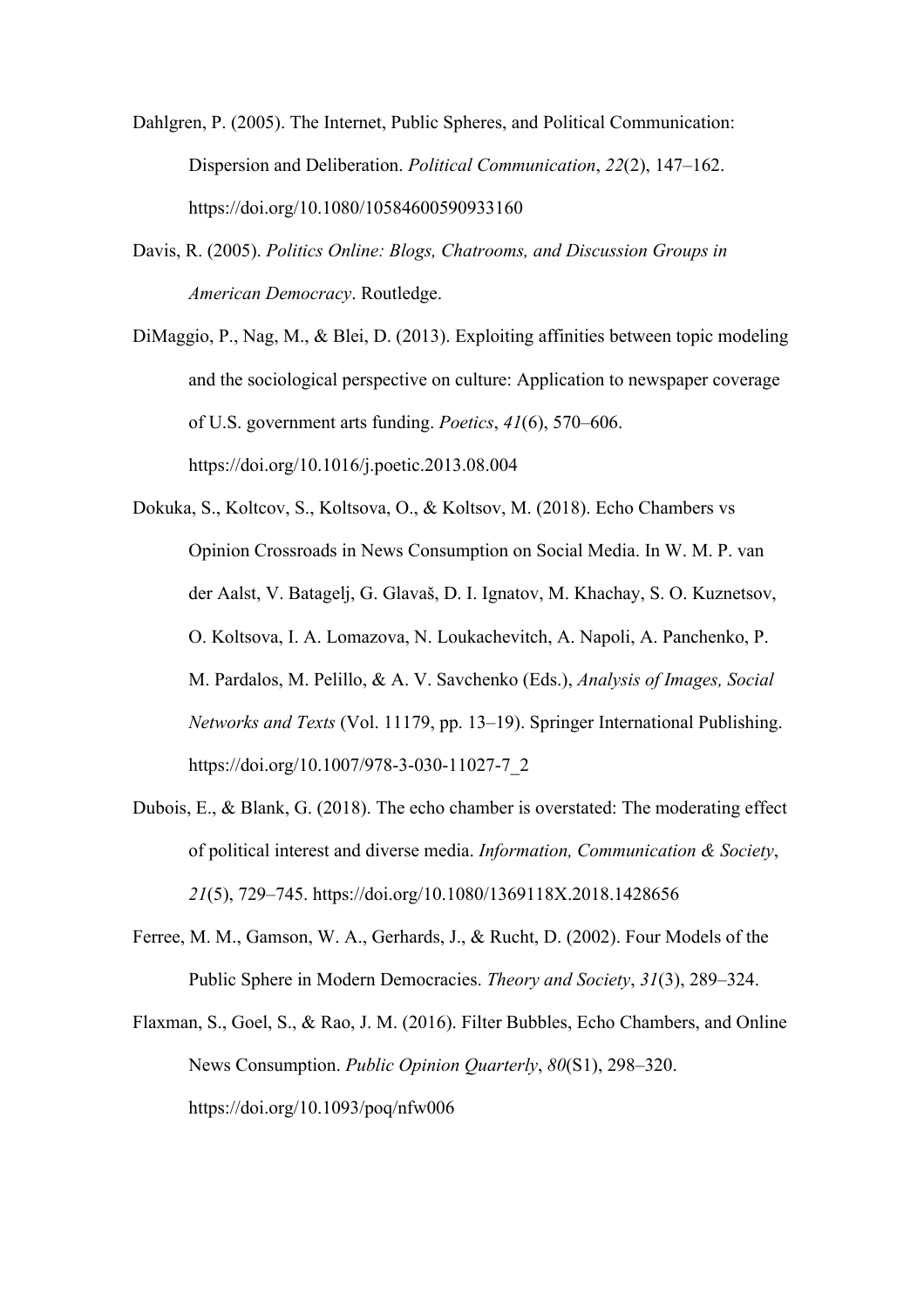- Fletcher, R., & Nielsen, R. K. (2019). Generalised scepticism: How people navigate news on social media. *Information, Communication & Society*, *22*(12), 1751– 1769. https://doi.org/10.1080/1369118X.2018.1450887
- FOM. (2018, April 4). *Internet in Russia: The dynamics of penetration. Winter 2017– 2018 [Internet v Rossii: Dinamika proniknoveniya. Zima 2017–2018] (In Russian)*. Fond Obshchestvennoye Mneniye. https://fom.ru/SMI-iinternet/13999
- Fraser, N. (1985). What's Critical about Critical Theory? The Case of Habermas and Gender. *New German Critique*, *35,* 97–131.
- Fraser, N. (1990). Rethinking the Public Sphere: A Contribution to the Critique of Actually Existing Democracy. *Social Text*, *25/26*, 56–80.
- Freedom House. (2020). *Russia*. Freedom House.

https://freedomhouse.org/country/russia/freedom-world/2020

Gainous, J., Wagner, K. M., & Ziegler, C. E. (2018). Digital media and political opposition in authoritarian systems: Russia's 2011 and 2016 Duma elections. *Democratization*, *25*(2), 209–226.

https://doi.org/10.1080/13510347.2017.1315566

- Gel'man, V. (2010, March 9). *The trap of half-freedom [Lovushka polusvobody]*. Republic. https://republic.ru/posts/l/310531
- Gelʹman, V. (2015). *Authoritarian Russia: Analyzing post-Soviet regime changes*. University of Pittsburgh Press.
- Gel'man, V. (2014). The Rise and Decline of Electoral Authoritarianism in Russia. *Demokratizatsiya*, *22*(4), 503–522. https://doi.org/10.30570/2078-5089-2012- 67-4-65-88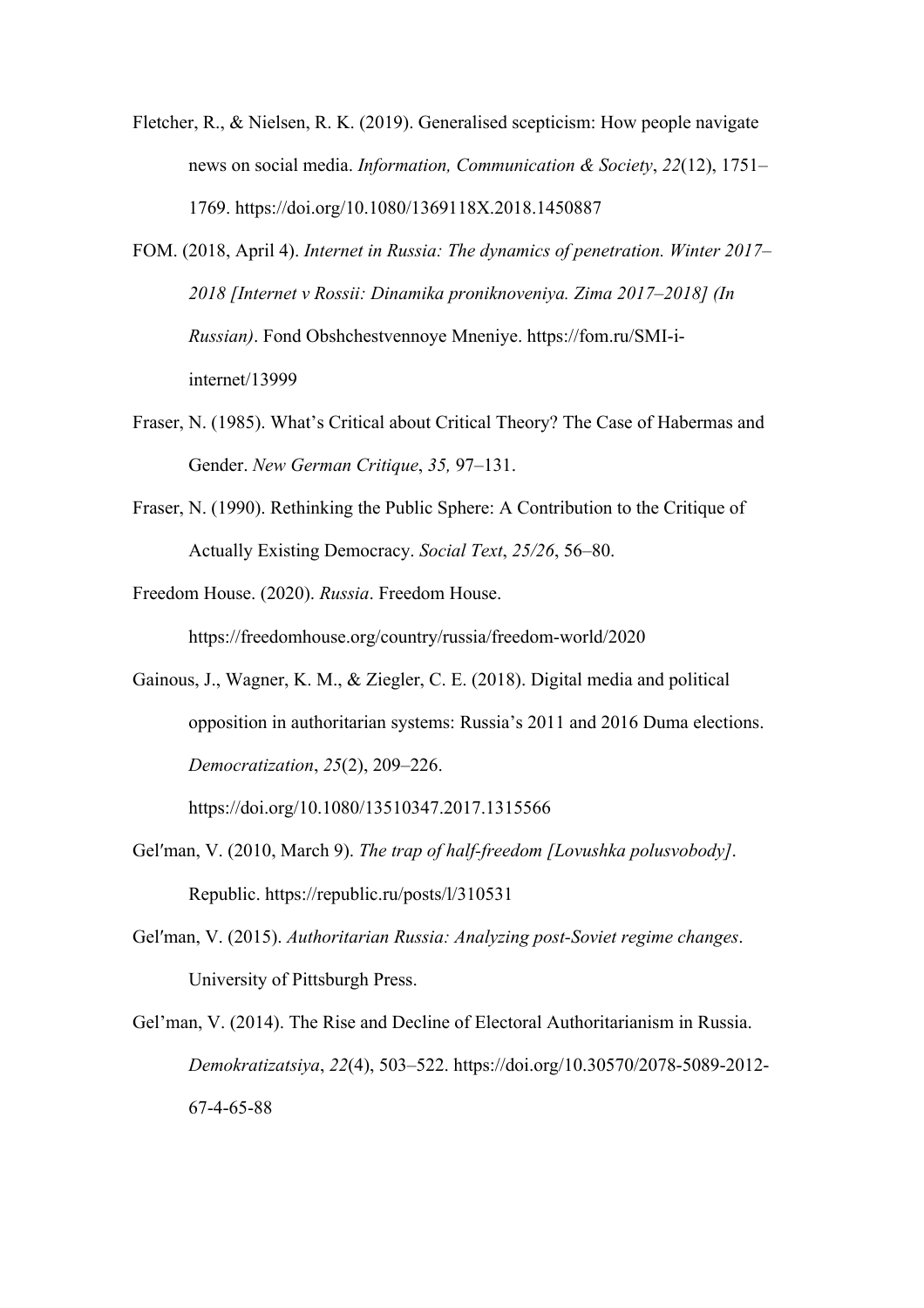GFK. (2019, January 15). *GfK Research: Internet Penetration in Russia [Issledovaniye GfK: Proniknoveniye Interneta v Rossii] (In Russian)*. Growth from Knowledge. https://www.gfk.com/press/issledovanie-gfk-proniknovenie-interneta-v-rossii

Habermas, J. (1991). *The structural transformation of the public sphere: An inquiry into a category of bourgeois society*. MIT Press. http://choicereviews.org/review/10.5860/CHOICE.27-4175

- Hale, H. E. (2010). Eurasian Polities as Hybrid Regimes: The Case of Putin's Russia. *Journal of Eurasian Studies*, *1*(1), 33–41. https://doi.org/10.1016/j.euras.2009.11.001
- Hardt, M., & Negri, A. (2005). *Multitude: War and democracy in the age of empire*. Penguin Books.
- Hoffman, M., Bach, F. R., & Blei, D. M. (2010). Online Learning for Latent Dirichlet Allocation. *Advances in Neural Information Processing Systems*, 9.
- Kim, Y., Kim, S., Jaimes, A., & Oh, A. (2014). *A computational analysis of agenda setting*. 323–324. https://doi.org/10.1145/2567948.2577379
- Koltcov, S., Koltsova, O., & Nikolenko, S. (2014). Latent Dirichlet Allocation: Stability and Applications to Studies of User-generated Content. *Proceedings of the 2014 ACM Conference on Web Science*, 161–165. https://doi.org/10.1145/2615569.2615680

Koltsov, S., Pashakhin, S., & Dokuka, S. (2018). A Full-Cycle Methodology for News Topic Modeling and User Feedback Research. In S. Staab, O. Koltsova, & D. I. Ignatov (Eds.), *Social Informatics* (Vol. 11185, pp. 308–321). Springer International Publishing. https://doi.org/10.1007/978-3-030-01129-1\_19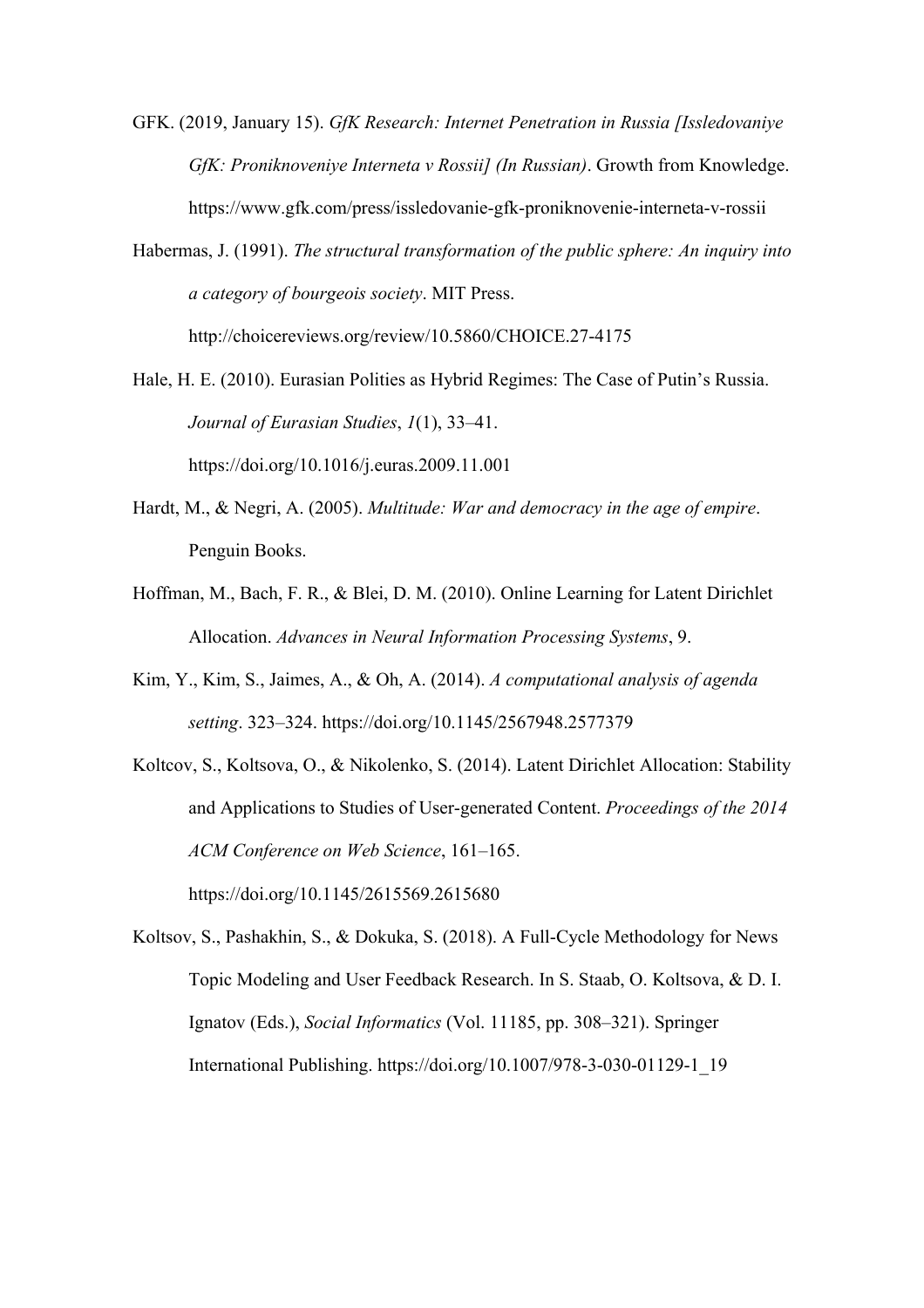Koltsova, O., & Pashakhin, S. (2020). Agenda divergence in a developing conflict: Quantitative evidence from Ukrainian and Russian TV newsfeeds. *Media, War & Conflict*, *13*(3), 237–257. https://doi.org/10.1177/1750635219829876

- Konradova, N. (2020). The Rise of Runet and the Main Stages of Its History. In S. Davydov (Ed.), *Internet in Russia* (pp. 39–61). Springer International Publishing. https://doi.org/10.1007/978-3-030-33016-3\_3
- Korenčić, D., Ristov, S., & Šnajder, J. (2015). Getting the Agenda Right: Measuring Media Agenda using Topic Models. *Proceedings of the 2015 Workshop on Topic Models: Post-Processing and Applications*, 61–66. https://doi.org/10.1145/2809936.2809942
- Levada. (2020a, April 28). Russian Media Landscape 2020 [ROSSIYSKIY MEDIALANDSHAFT-2020]. *Levada-Tsentr*.

https://www.levada.ru/2020/04/28/rossijskij-medialandshaft-2020/

- Levada. (2020b, September 28). *Sources of information [Istochniki informatsii] (In Russian)* [Levada-Tsentr]. https://www.levada.ru/2020/09/28/ggh/
- Litvinenko, A., & Toepfl, F. (2019). The "Gardening" of an Authoritarian Public at Large: How Russia's Ruling Elites Transformed the Country's Media Landscape After the 2011/12 Protests "For Fair Elections." *Publizistik*, *64*(2), 225–240. https://doi.org/10.1007/s11616-019-00486-2
- Lokot, T. (2018). Be Safe or Be Seen? How Russian Activists Negotiate Visibility and Security in Online Resistance Practices. *Surveillance & Society*, *16*(3), 332–346. https://doi.org/10.24908/ss.v16i3.6967
- Lonkila, M., Shpakovskaya, L., & Torchinsky, P. (2019). The occupation of Runet? The tightening state regulation of the Russian-language section of the internet. In M.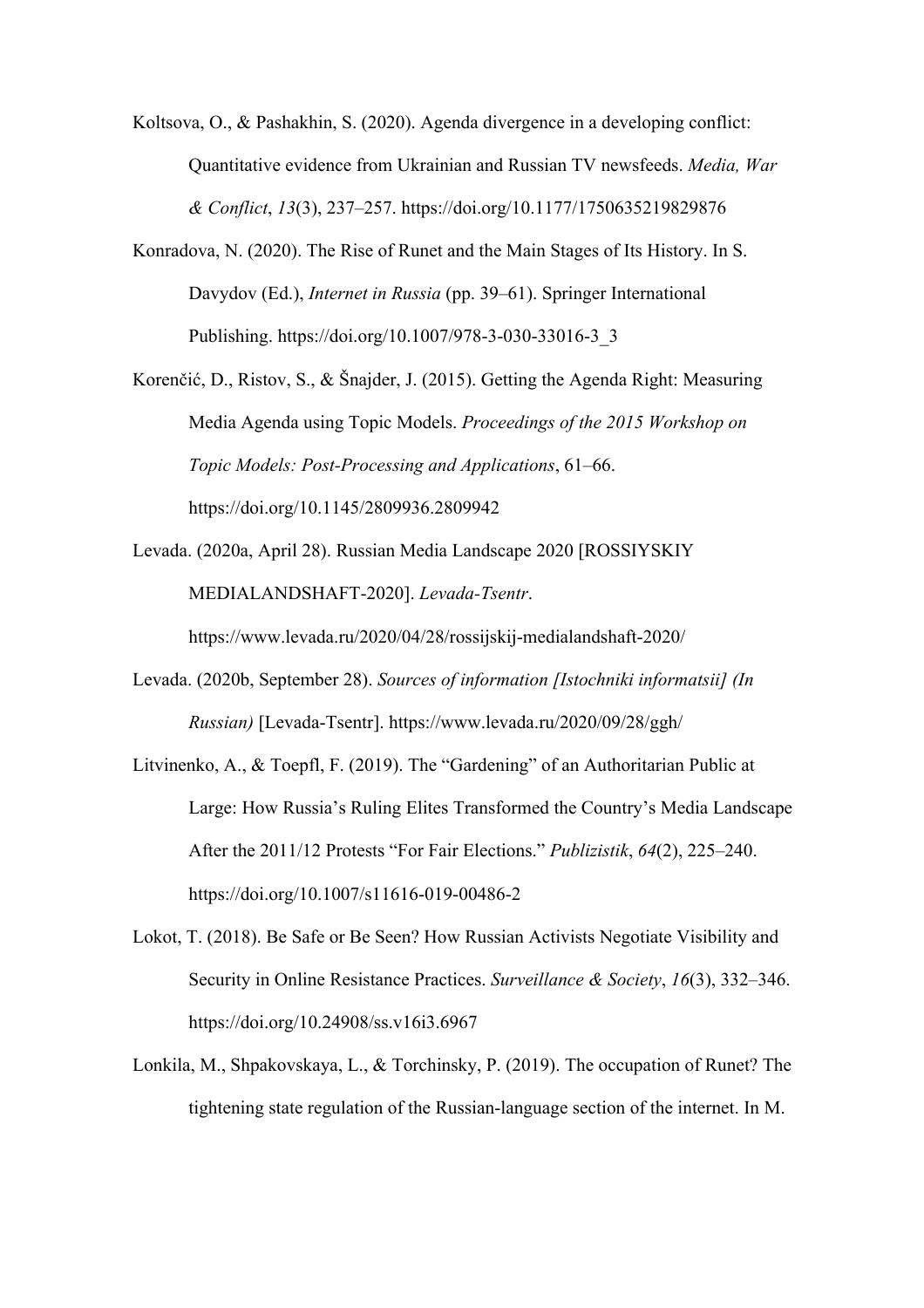Wijermars & K. Lehtisaari (Eds.), *Freedom of Expression in Russia's New Mediasphere*. Routledge.

- Luo, Y., Burley, H., Moe, A., & Sui, M. (2019). A Meta-Analysis of News Media's Public Agenda-Setting Effects, 1972-2015. *Journalism & Mass Communication Quarterly*, *96*(1), 150–172. https://doi.org/10.1177/1077699018804500
- Malinova, O. (2007). Ideological Pluralism and the Transformation of the Public Sphere in Post-Soviet Russia [Ideologicheskiy plyuralizm i transformatsiya publichnoy sfery v postsovetskoy Rossii]. *Polis*, *1*, 6–21.
- Marcinkowski, F. (2008). Public Sphere, Fragmentation of. In W. Donsbach (Ed.), *The International Encyclopedia of Communication* (p. wbiecp138). John Wiley & Sons, Ltd. https://doi.org/10.1002/9781405186407.wbiecp138
- McCombs, M. (2005). A Look at Agenda-setting: Past, present and future. *Journalism Studies*, *6*(4), 543–557. https://doi.org/10.1080/14616700500250438
- McCombs, M. (2014). *Setting the Agenda: Mass Media and Public Opinion* (2nd ed.). Wiley.
- McPherson, M., Smith-Lovin, L., & Cook, J. M. (2001). Birds of a Feather: Homophily in Social Networks. *Annual Review of Sociology*, *27*, 415–444. https://doi.org/10.1146/annurev.soc.27.1.415
- Minh Pham, T., Kondor, I., Hanel, R., & Thurner, S. (2020). The effect of social balance on social fragmentation. *Journal of The Royal Society Interface*, *17*(172), 20200752. https://doi.org/10.1098/rsif.2020.0752
- Moeller, J., Trilling, D., Helberger, N., Irion, K., & De Vreese, C. (2016). Shrinking core? Exploring the differential agenda setting power of traditional and personalized news media. *Info*, *18*(6), 26–41. https://doi.org/10.1108/info-05- 2016-0020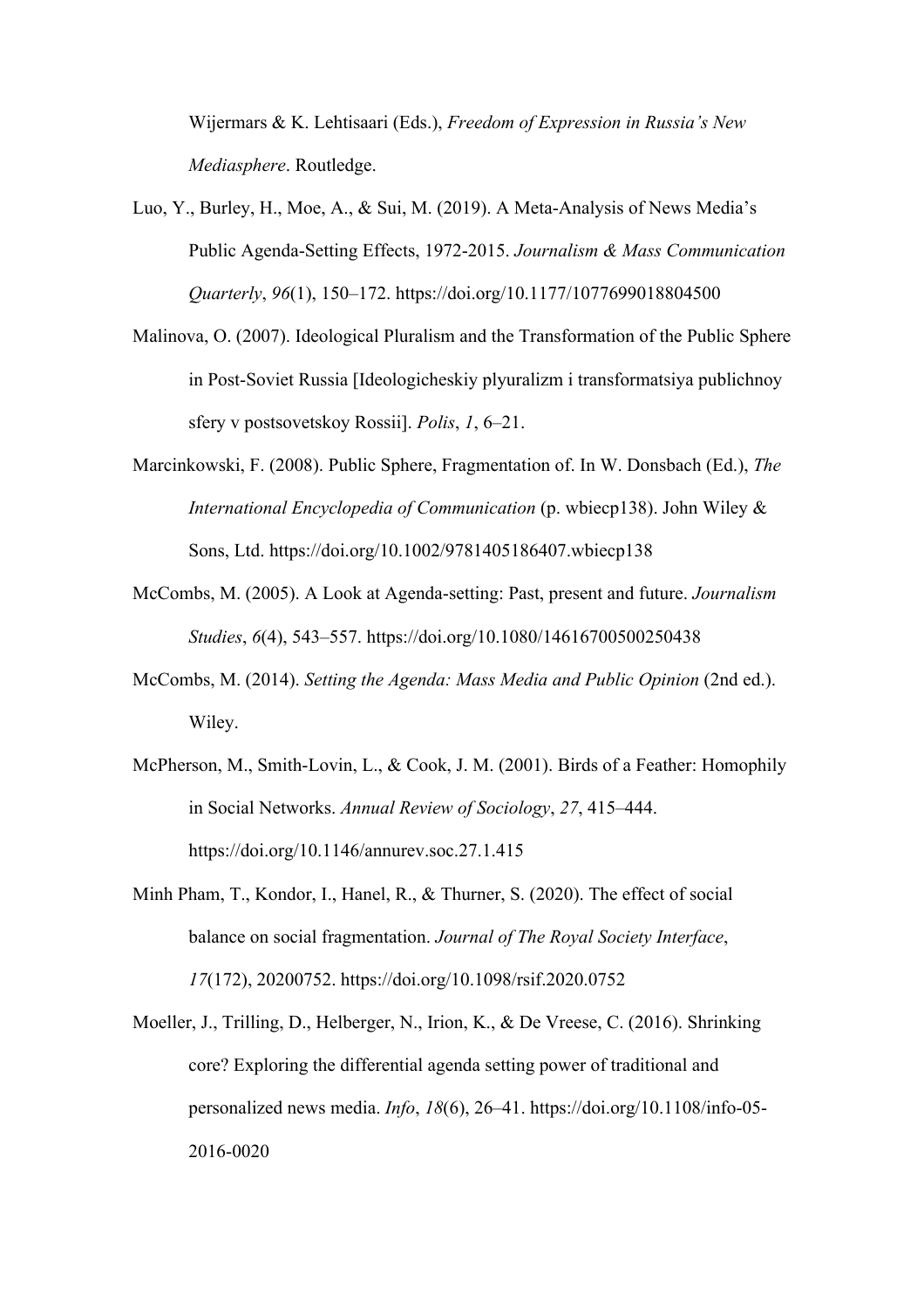Mouffe, C. (2013). *Agonistics: Thinking the world politically*. Verso.

- Oates, S. (2016). Russian Media in the Digital Age: Propaganda Rewired. *Russian Politics*, *1*(4), 398–417. https://doi.org/10.1163/2451-8921-00104004
- Oates, S., & Lokot, T. (2013). Twilight of the Gods?: How the Internet Challenged Russian Television News Frames in the Winter Protests of 2011-12. *SSRN Electronic Journal*. https://doi.org/10.2139/ssrn.2286727
- OpenNet Initiative. (2010). *Russia*. OpenNet Initiative.

https://opennet.net/research/profiles/russia

- Pallin, C. V. (2017). Internet control through ownership: The case of Russia. *Post-Soviet Affairs*, *33*(1), 16–33. https://doi.org/10.1080/1060586X.2015.1121712
- Papathanassopoulos, S., Coen, S., Curran, J., Aalberg, T., Rowe, D., Jones, P., Rojas, H., & Tiffen, R. (2013). Online Threat, But Television is Still Dominant: A comparative study of 11 nations' news consumption. *Journalism Practice*, *7*(6), 690–704. https://doi.org/10.1080/17512786.2012.761324
- Pariser, E. (2014). *The filter bubble: How the new personalized web is changing what we read and how we think*. Penguin Books. http://rbdigital.oneclickdigital.com
- Rains, S. A., & Brunner, S. R. (2015). What can we learn about social network sites by studying Facebook? A call and recommendations for research on social network sites. *New Media & Society*, *17*(1), 114–131. https://doi.org/10.1177/1461444814546481
- Rauchfleisch, A. (2017). The public sphere as an essentially contested concept: A cocitation analysis of the last 20 years of public sphere research. *Communication and the Public*, *2*(1), 3–18. https://doi.org/10.1177/2057047317691054
- Reporters without borders. (2020). *Russia: Stifling atmosphere for independent journalists*. Reporters without Borders [RSF]. https://rsf.org/en/russia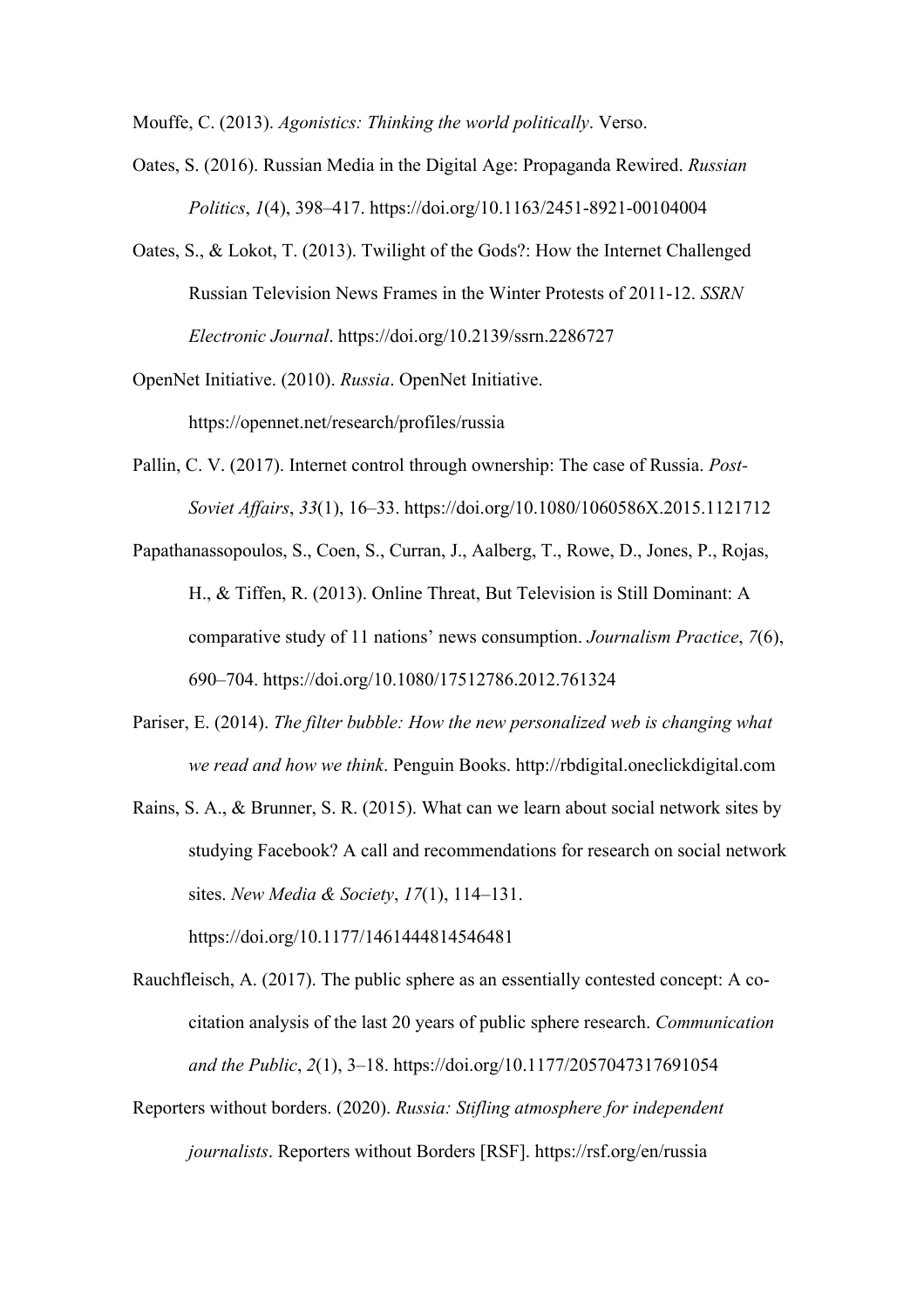Roberts, M. E., Stewart, B. M., & Airoldi, E. M. (2016). A Model of Text for Experimentation in the Social Sciences. *Journal of the American Statistical Association*, *111*(515), 988–1003. https://doi.org/10.1080/01621459.2016.1141684

Roberts, M. E., Tingley, D., Stewart, B. M., & Airoldi, E. M. (2013). The Structural Topic Model and Applied Social Science. *Workshop on Topic Models: Computation, Application, and Evaluation*, 1–4. http://www.structuraltopicmodel.com/

Shearer, E. (2018). Social media outpaces print newspapers in the U.S. as a news source. *Pew Research Center*. http://www.pewresearch.org/facttank/2018/12/10/social-media-outpaces-print-newspapers-in-the-u-s-as-a-newssource/

- Sherstoboeva, E. (2020). Regulation of Online Freedom of Expression in Russia in the Context of the Council of Europe Standards. In S. Davydov (Ed.), *Internet in Russia* (pp. 83–100). Springer International Publishing. https://doi.org/10.1007/978-3-030-33016-3\_5
- Smoliarova, A. S., Bodrunova, S. S., Blekanov, I. S., & Maksimov, A. (2020). Discontinued Public Spheres? Reproducibility of User Structure in Twitter Discussions on Inter-ethnic Conflicts. In C. Stephanidis, M. Antona, & S. Ntoa (Eds.), *HCI International 2020 – Late Breaking Posters* (Vol. 1293, pp. 262– 269). Springer International Publishing. https://doi.org/10.1007/978-3-030- 60700-5\_34
- Stoycheff, E., Liu, J., Wibowo, K. A., & Nanni, D. P. (2017). What have we learned about social media by studying Facebook? A decade in review. *New Media & Society*, *19*(6), 968–980. https://doi.org/10.1177/1461444817695745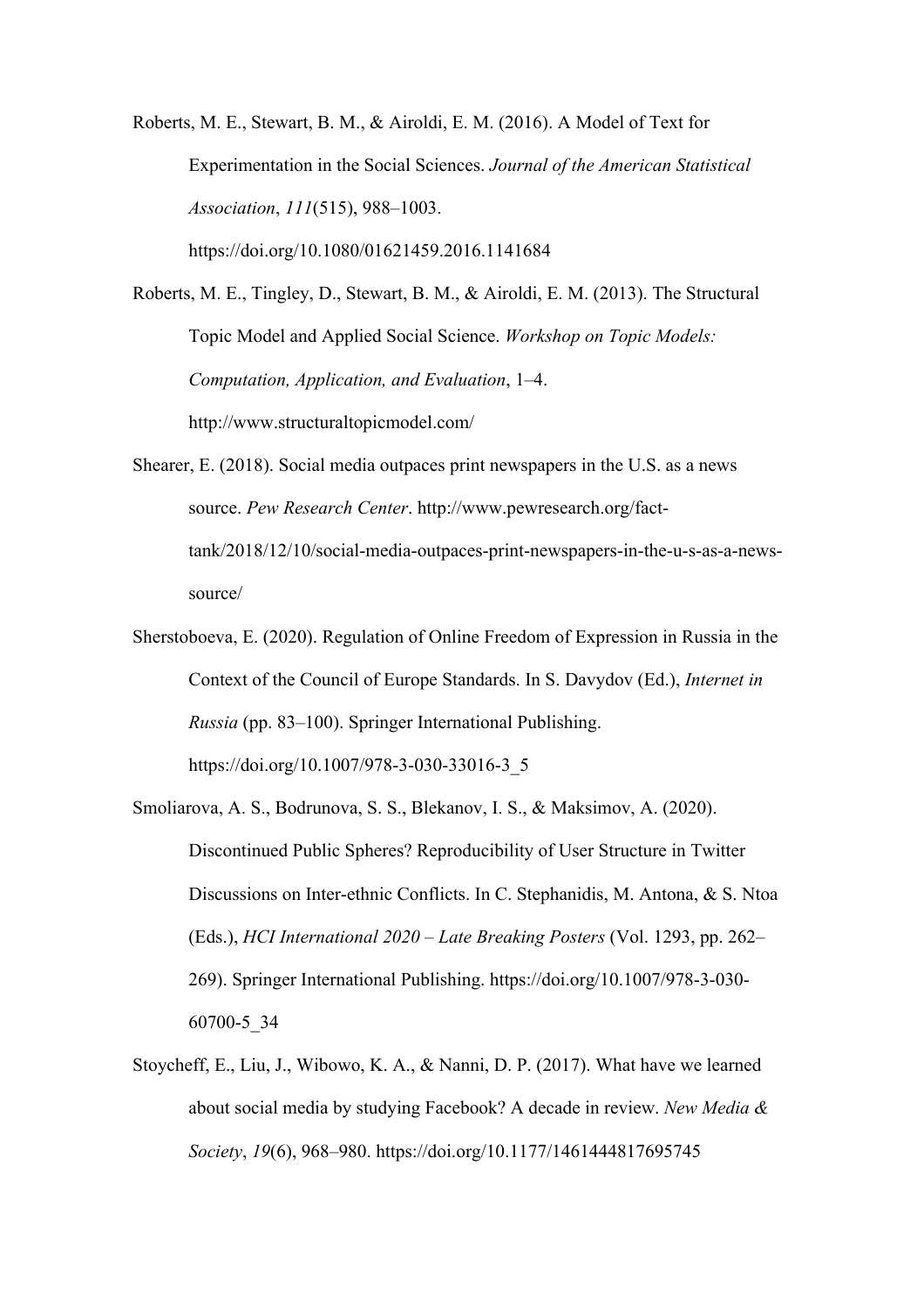Sunstein, C. R. (2009). *Republic.com 2.0* (1. pbk. print). Princeton Univ. Press.

- Toepfl, F. (2020). Comparing Authoritarian Publics: The Benefits and Risks of Three Types of Publics for Autocrats. *Communication Theory*, *30*(2), 105–125. https://doi.org/10.1093/ct/qtz015
- Tong, J. (2015). The formation of an agonistic public sphere: Emotions, the Internet and news media in China. *China Information*, *29*(3), 333–351.
- Tucker, J., Guess, A., Barbera, P., Vaccari, C., Siegel, A., Sanovich, S., Stukal, D., & Nyhan, B. (2018). Social Media, Political Polarization, and Political Disinformation: A Review of the Scientific Literature. *SSRN Electronic Journal*. https://doi.org/10.2139/ssrn.3144139
- Van Aelst, P., Strömbäck, J., Aalberg, T., Esser, F., de Vreese, C., Matthes, J., Hopmann, D., Salgado, S., Hubé, N., Stępińska, A., Papathanassopoulos, S., Berganza, R., Legnante, G., Reinemann, C., Sheafer, T., & Stanyer, J. (2017). Political communication in a high-choice media environment: A challenge for democracy? *Annals of the International Communication Association*, *41*(1), 3– 27. https://doi.org/10.1080/23808985.2017.1288551
- van Osch, W., & Coursaris, C. K. (2014). Social Media Research: An Assessment of the Domain's Productivity and Intellectual Evolution. *Communication Monographs*, *81*(3), 285–309. https://doi.org/10.1080/03637751.2014.921720

VK. (n.d.). *About us*. VK. Retrieved November 20, 2020, from https://vk.com/about

Weimann, G., & Brosius, H.-B. (2016). A New Agenda for Agenda-Setting Research in the Digital Era. In G. Vowe & P. Henn (Eds.), *Political Communication in the Online World: Theoretical Approaches and Research Designs* (pp. 26–44). Routledge.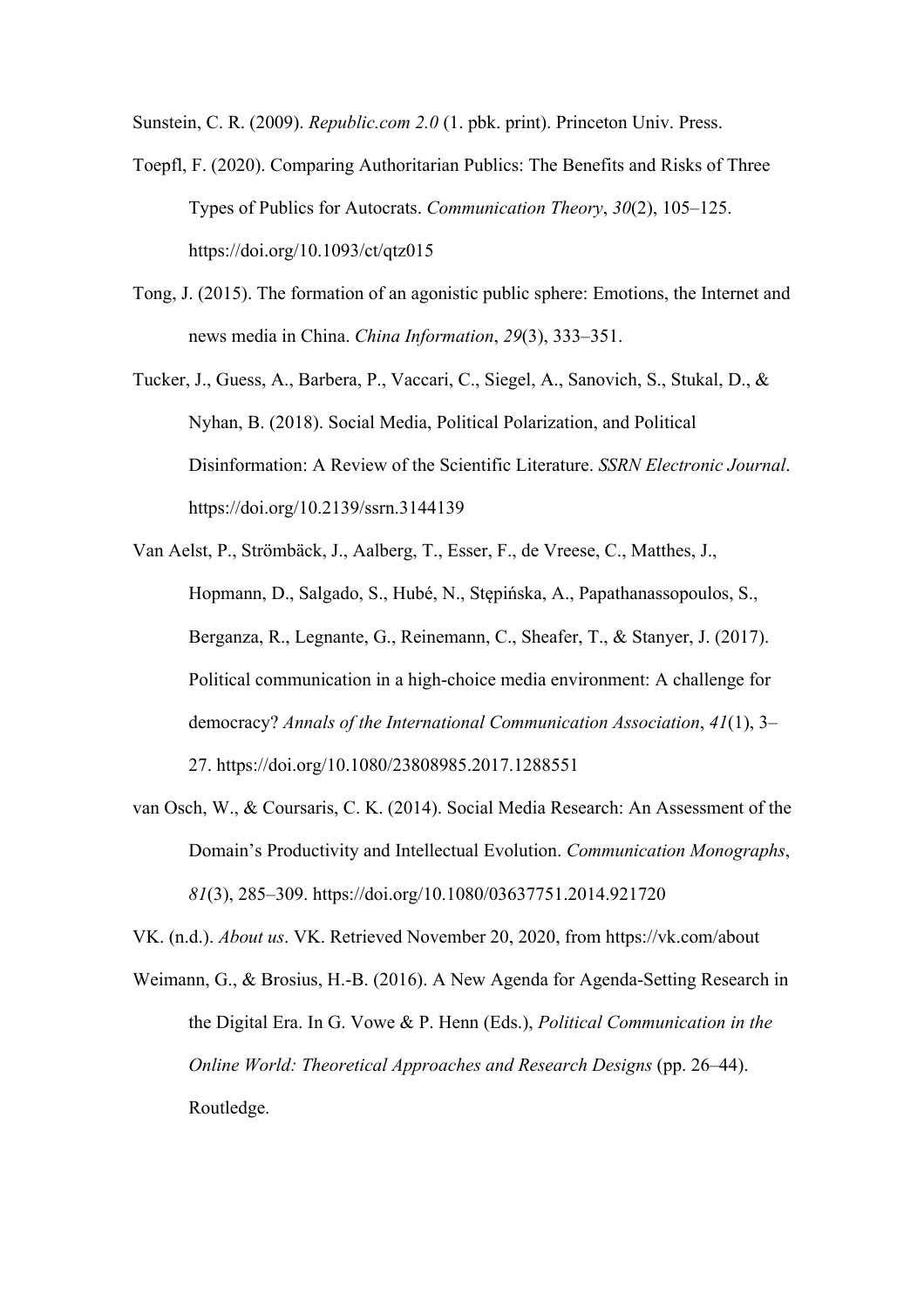- Wesslen, R. (2018). Computer-Assisted Text Analysis for Social Science: Topic Models and Beyond. *ArXiv:1803.11045 [Cs]*. http://arxiv.org/abs/1803.11045
- Yurchak, A. (2005). *Everything was Forever, Until it was No More: The Last Soviet Generation*. Princeton University Press.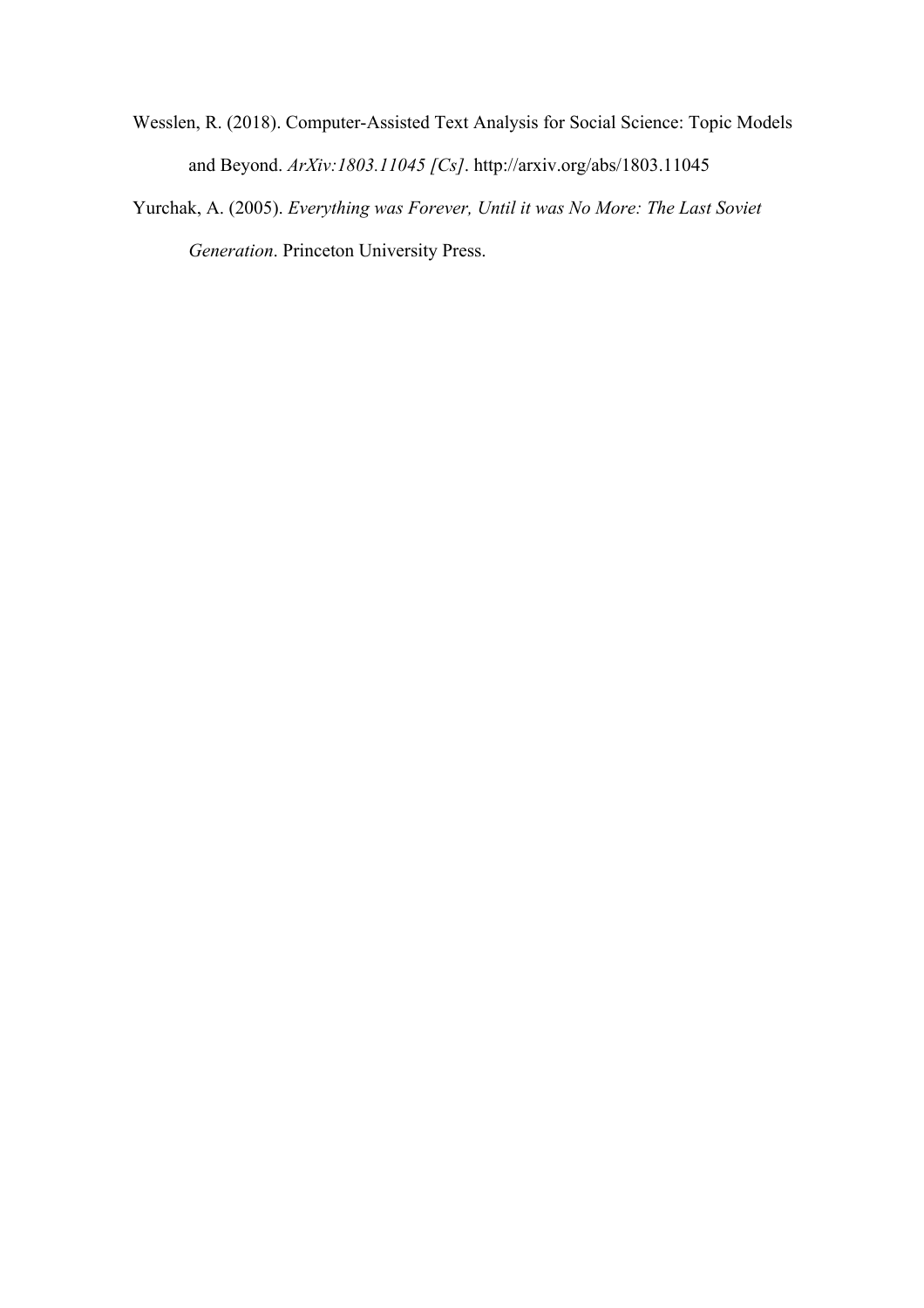# Appendices

# A. Selected topics the agenda set 1



### Establishment-critical: pointestimates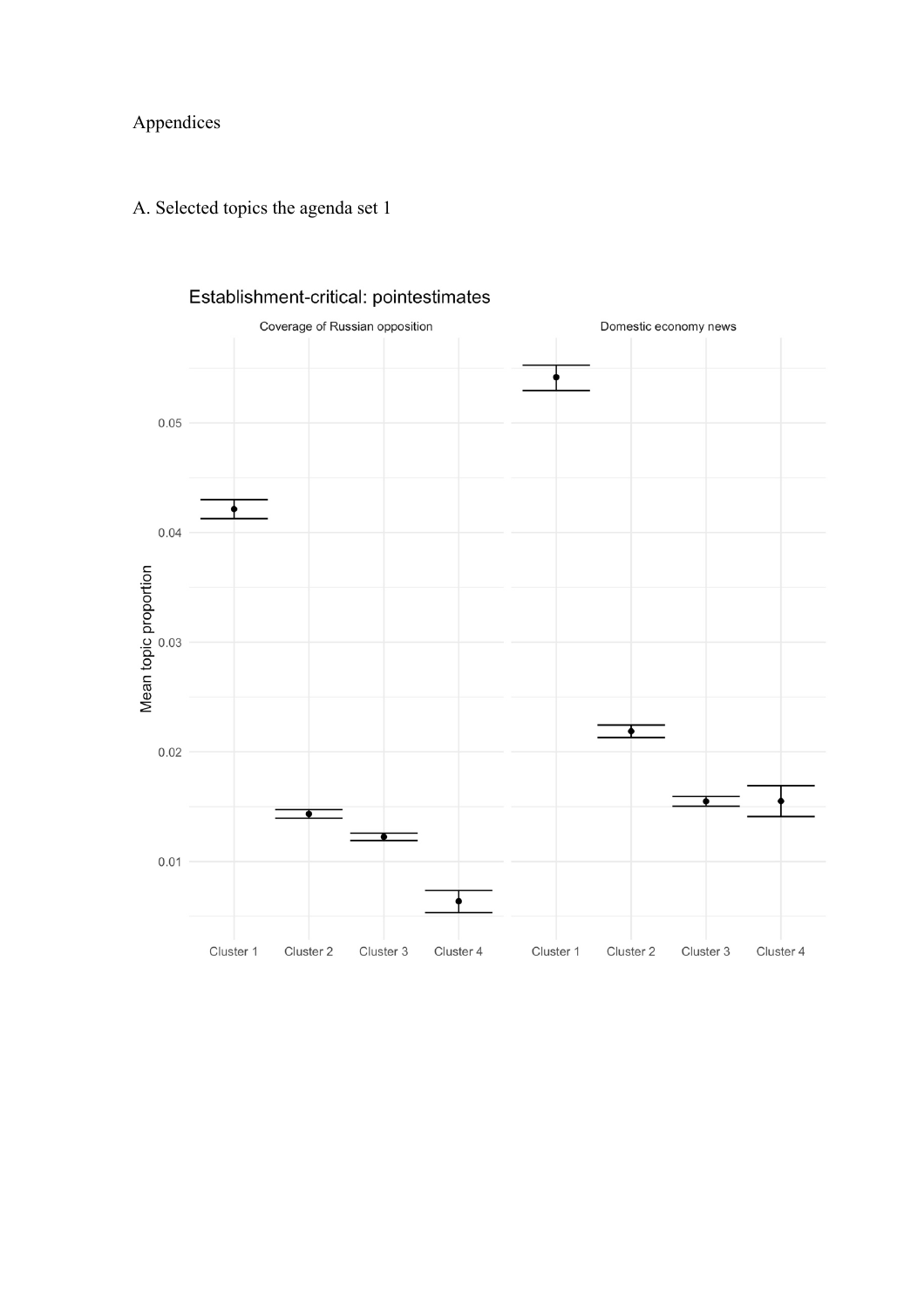### B. Selected topics of the agenda set 2



# Foreign issues: pointestimates